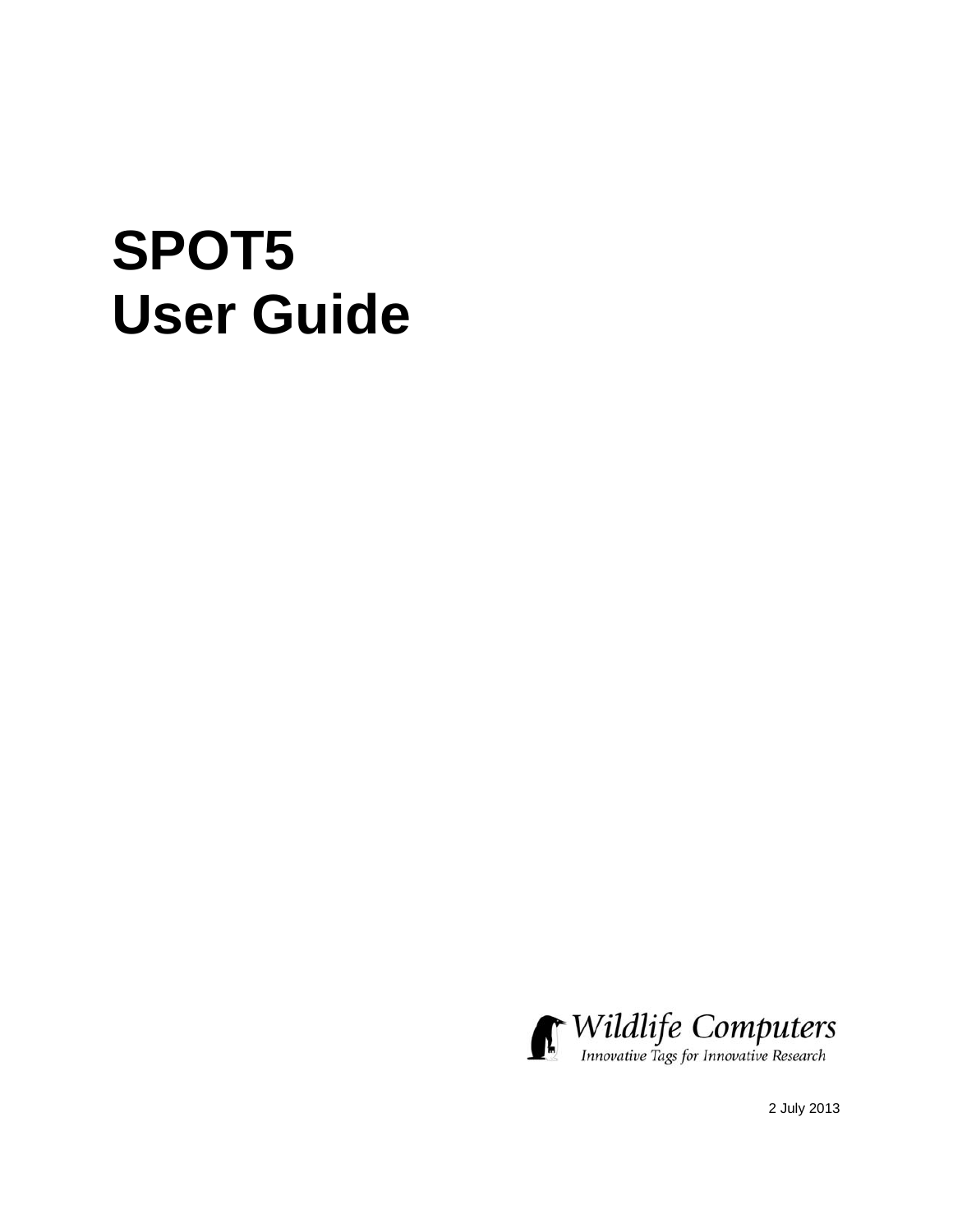2 July 2013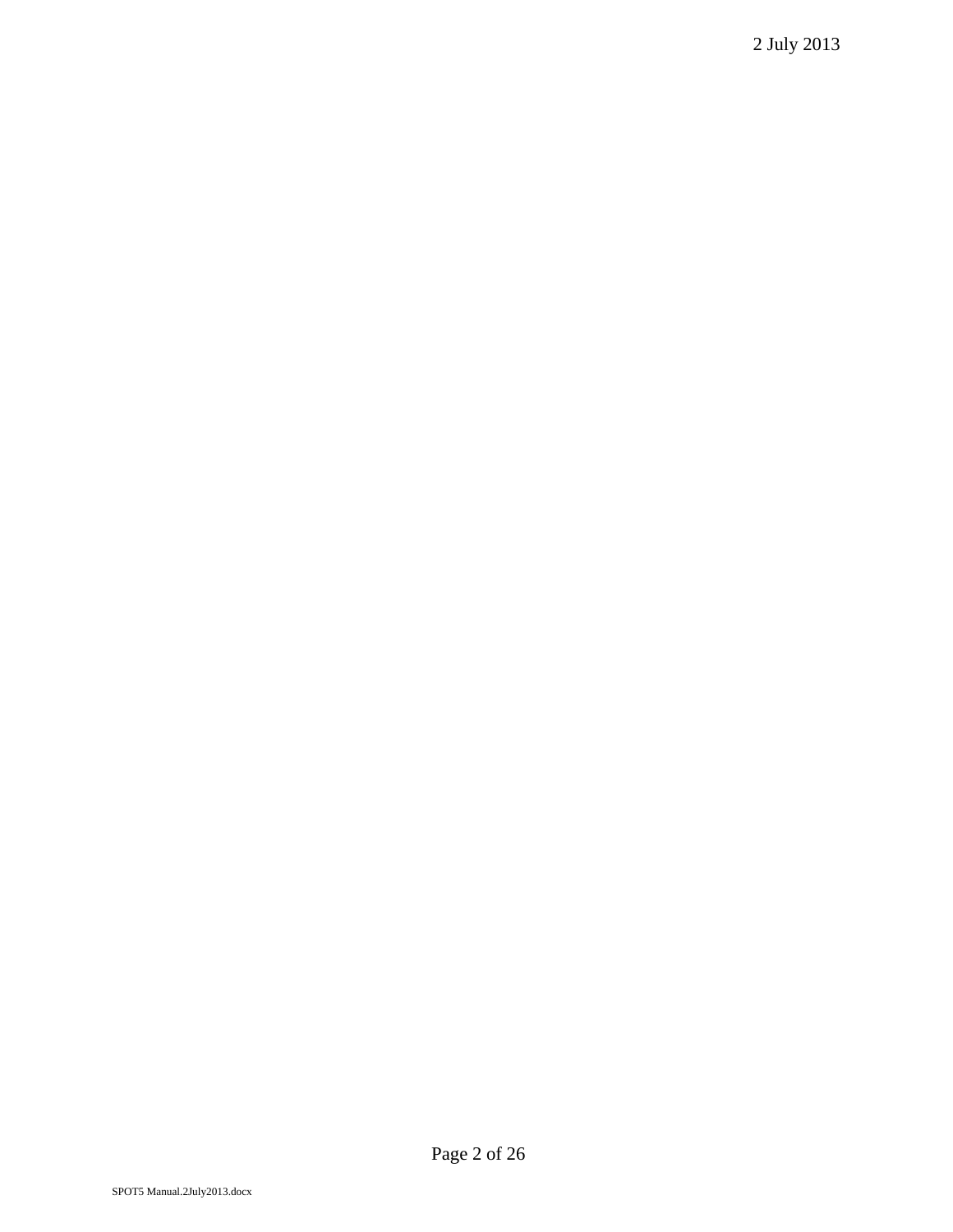# **Table of Contents**

| Change from Fast to Slow repetition rate after being dry for N successive transmissions15 |  |
|-------------------------------------------------------------------------------------------|--|
|                                                                                           |  |
|                                                                                           |  |
|                                                                                           |  |
|                                                                                           |  |
|                                                                                           |  |
|                                                                                           |  |
|                                                                                           |  |
|                                                                                           |  |
|                                                                                           |  |
|                                                                                           |  |
|                                                                                           |  |
|                                                                                           |  |
|                                                                                           |  |
|                                                                                           |  |
|                                                                                           |  |
|                                                                                           |  |
|                                                                                           |  |
|                                                                                           |  |
|                                                                                           |  |
|                                                                                           |  |
|                                                                                           |  |
|                                                                                           |  |
|                                                                                           |  |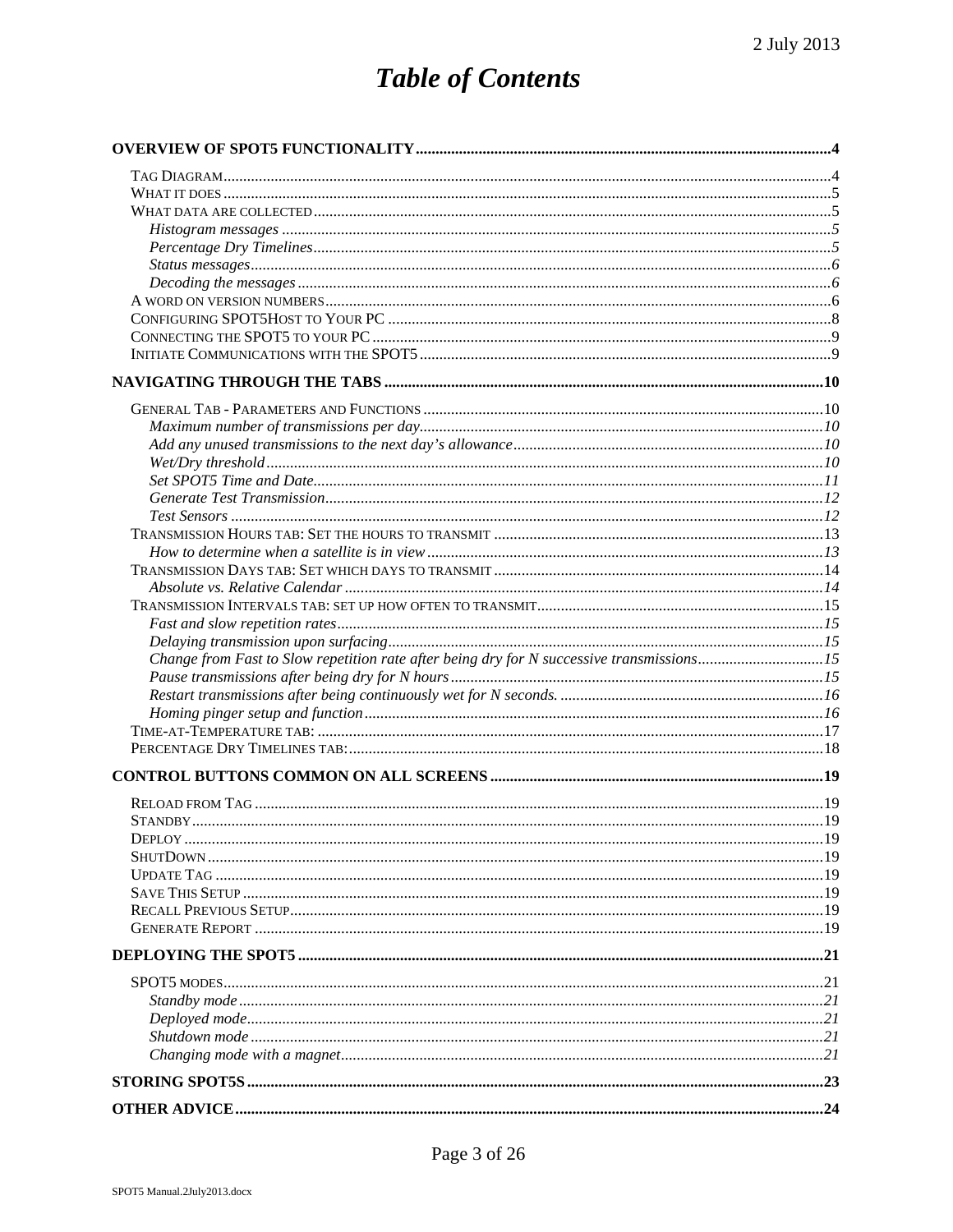#### **APPENDIX A. CONFIGURING COM PORTS USING A BLUE BOX OR A CABLE COMM. ..................... 25**

# *Overview of SPOT5 functionality*

The Wildlife Computers SPOT5 tag is a small-sized, real-time Argos transmitter that includes temperature and wet/dry sensors.

The SPOT5Host program, on the Wildlife Computers website, is used to communicate with the SPOT5 tag.

### *Tag Diagram*

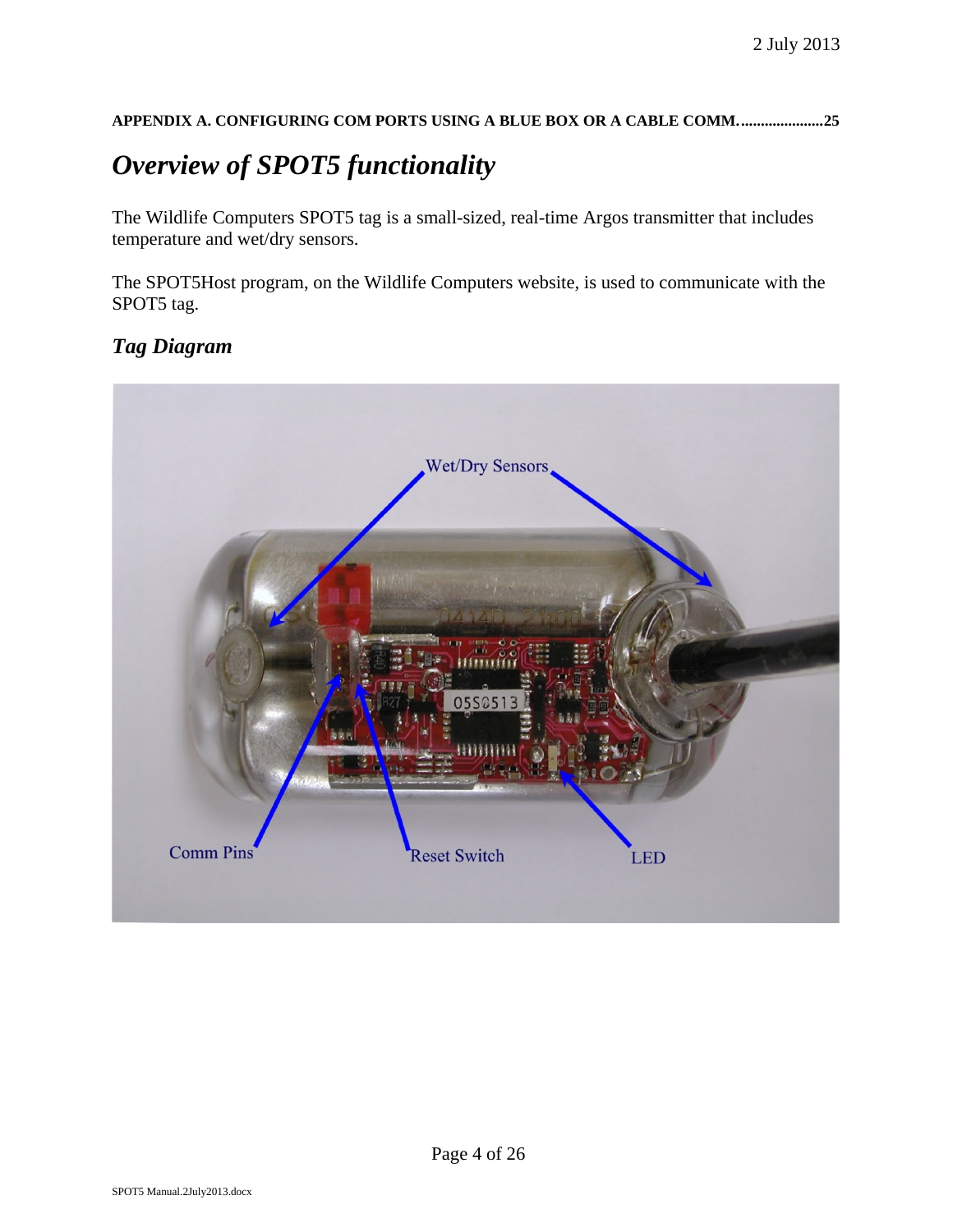#### *What it does*

The SPOT5 transmits to the Argos satellite system. These transmissions are relayed to the Argos ground systems, where they are used to calculate the location of the tag. Data can be encoded in the transmissions. See www.argos-system.org for more information on the Argos system.

The SPOT5 has an on-board clock that helps it keep track of when a transmission should be made. When it is time to make a transmission, the SPOT5 monitors the wet/dry sensor. As soon as the sensor indicates a dry condition, the transmission is initiated.

#### *What data are collected*

In addition to Argos locations, the SPOT5 can optionally transmit the time an animal spends within user-defined temperature ranges in the form of "time-at-temperature" histograms. The SPOT5 can also be set to transmit "Percentage Dry Timelines." These timelines show the percentage of each hour the animal is "dry."

#### *Histogram messages*

The time-at-temperature histograms are built by counting the number of temperature readings (taken at 10 second intervals) which fall inside 12 user-specified temperature ranges. The user sets these temperature ranges, and also the time over which these histograms are built (from 1 per hour to 1 per 24 hours).

#### *Percentage Dry Timelines*

The percentage dry timelines show what percentage of the hour the tag's wet/dry sensor indicated "dry." The percentages are as follows:

| % reported in DAP<br>spreadsheet | Amount of time during hour  |  |  |
|----------------------------------|-----------------------------|--|--|
| 0                                | 0% (no readings were dry)   |  |  |
| 3                                | $0\% <$ dry < 5%            |  |  |
| 10                               | 5% $\le$ dry $\le$ 15%      |  |  |
| 20                               | $15\% \leq dry \leq 25\%$   |  |  |
| 30                               | $25\% \leq dry \leq 35\%$   |  |  |
| 40                               | $35\% \leq dry \leq 45\%$   |  |  |
| 50                               | $45\% \leq dry \leq 55\%$   |  |  |
| 60                               | $55\% \leq dry \leq 65\%$   |  |  |
| 70                               | 65% <= dry < 75%            |  |  |
| 80                               | $75\% \leq dry \leq 85\%$   |  |  |
| 90                               | 85% <= dry < 95%            |  |  |
| 98                               | $95\% \leq dry \leq 100\%$  |  |  |
| 100                              | 100% (every sample was dry) |  |  |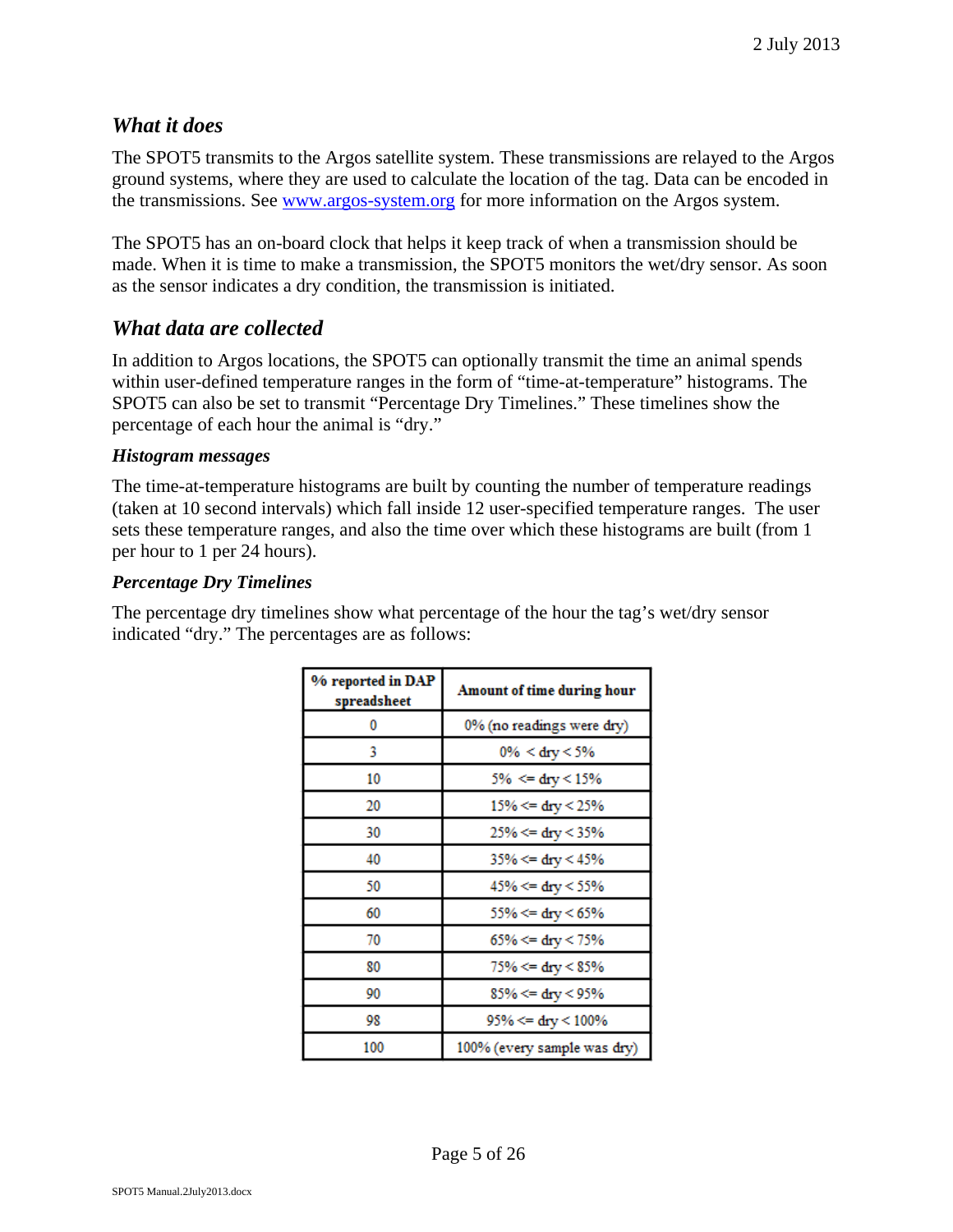#### *Status messages*

These messages contain diagnostics regarding the SPOT5's performance (e.g., number of messages transmitted and battery voltage).

#### *Decoding the messages*

Wildlife Computers provides an analysis program, WC-DAP, that decodes and displays the messages relayed by Argos.

#### *A word on version numbers*

The SPOT5's on-board software can be upgraded. The SPOT5 needs to be returned to Wildlife Computers to perform the upgrade. SPOT5Host will be upgraded in parallel. In order to keep the version of on-board software (SPOT5Ware) and SPOT5Host working seamlessly together, please note the following:

- The SPOT5Ware version numbers are in this format: *x.yy*
- SPOT5Host has version numbers in this format *a.bb.cccc*
- When attempting to communicate with a SPOT5 tag use the following rules:
	- o *a* must be the same as *x*
	- o *bb* must be greater than or equal to *yy*
- It is best to use highest *cccc* available see our web site www.wildlifecomputers.com for the most up-to-date SPOT5Host

Special care must be taken when communicating with SPOTs with different versions of SPOTWare. If you have some SPOT4s and some SPOT5s, you will need to use two versions of SPOTHost. All versions of SPOTHost will refuse to communicate with an inappropriate SPOT tag, and tell you why.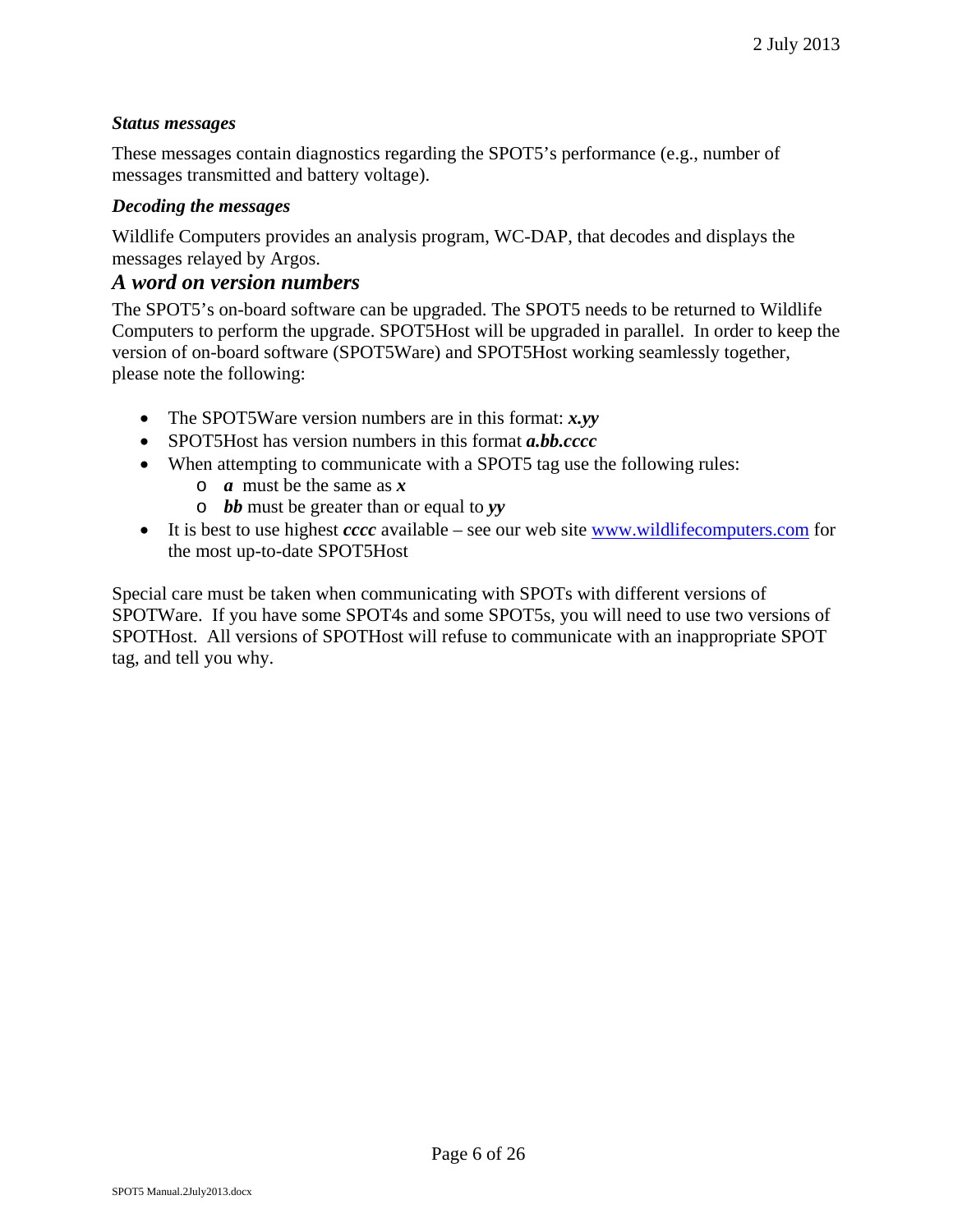# *Communication with the SPOT5*

User parameters are programmed into the SPOT5 via a Windows-based program provided by Wildlife Computers called SPOT5Host. SPOT5Host must be installed on your PC. Early versions of Windows may or may not work, depending on the configuration of your PC. We do not support other operating systems (e.g., UNIX) or Windows emulators.

Install SPOT5Host on your PC from www.wildlifecomputers.com, following the prompts. Next also install the Wildlife Computers USB-Blue driver software.

SPOT5Host synchronizes communications with the SPOT5's on-board software. Parameters are downloaded from the SPOT5 to your PC. SPOT5Host allows you to modify those parameters. Once the parameters are set, they can be uploaded to the SPOT5.

The SPOT5 is connected to your PC via a USB-Blue, available from Wildlife Computers only. The USB-Blue connects to a USB port on your PC.

Word of warning: make sure you install the USB-Blue driver before plugging in the USB-Blue.

For laptop users, we suggest you set everything up on your new laptop before heading out to the field.

Note: If you have inherited a Blue Box or a Cable Comm see Appendix A for instructions on how to configure SPOT5Host.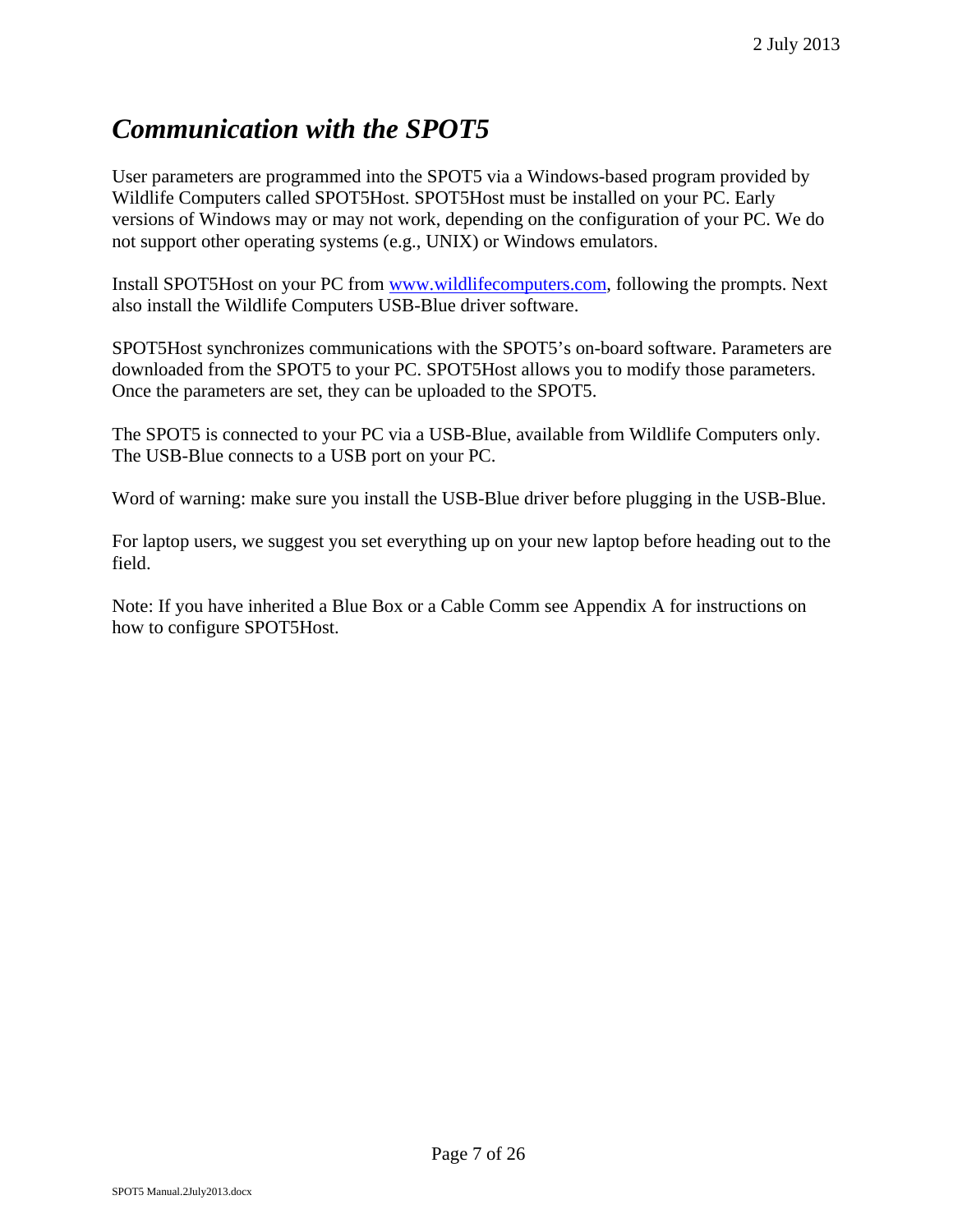# *Configuring SPOT5Host to Your PC*

Each time you start SPOT5Host, you will be greeted with a Welcome screen.

If you are using a USB-Blue, be sure that the driver is installed prior to opening SPOT5Host. If the driver is installed and the USB-Blue is plugged in, the USB Port button should be selected on your Welcome screen.

| 图 Spot5Host                            |                                                             | $\mathbf{x}$<br>o<br>$\Box$ |
|----------------------------------------|-------------------------------------------------------------|-----------------------------|
|                                        | <b>Wildlife Computers Host</b><br>Program for V5 SPOT tags. |                             |
|                                        | USB / Comm Port selector<br>C Comm Port C USB Port          |                             |
| Configure Connection<br>Connect to Tag |                                                             | Close                       |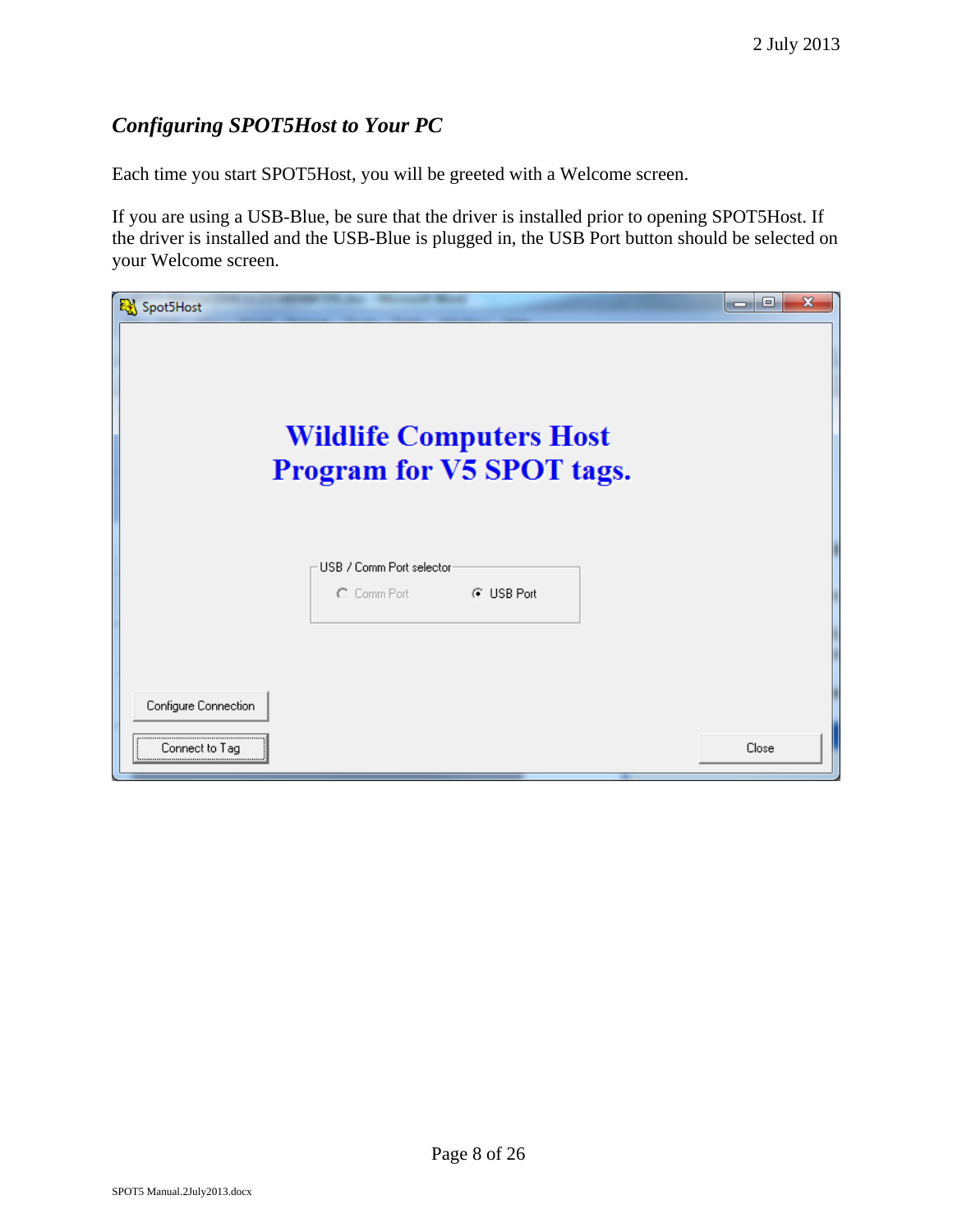### *Connecting the SPOT5 to your PC*

Carefully insert the flat plug from the USB-Blue into the SPOT5's communications port. Note the orientation of the pins in the communications port. There are three pins in sequence, a "missing pin," and a single pin. Note the orientation of the sockets in the flat plug. One of the sockets is blocked. *It is critically important to ensure the flat plug is correctly oriented to the pins in the communications port before inserting the plug*.

#### *Initiate Communications with the SPOT5*

Click "Connect to SPOT Tag."

Follow the instructions displayed on the Connection screen.

An LED on the SPOT5 will glow when the cables between the PC, USB-Blue, and SPOT5 are connected correctly and the magnet was passed over the reset location of the SPOT5. SPOT5Host may display additional prompts if there are difficulties in establishing communications.

*CAUTION*: *Do not leave the SPOT5 tag hooked up to the communications hardware any longer than necessary to set up or download the tag. Leaving the tag hooked up to the communications hardware for extended periods of time will eventually drain the battery.* 

| Spot5Host |                                                                         |
|-----------|-------------------------------------------------------------------------|
|           | Connect tag to USB Blue and then pass a magnet over the wakeup location |
|           | OK                                                                      |

Please note that the SPOT5 does not require a password to login.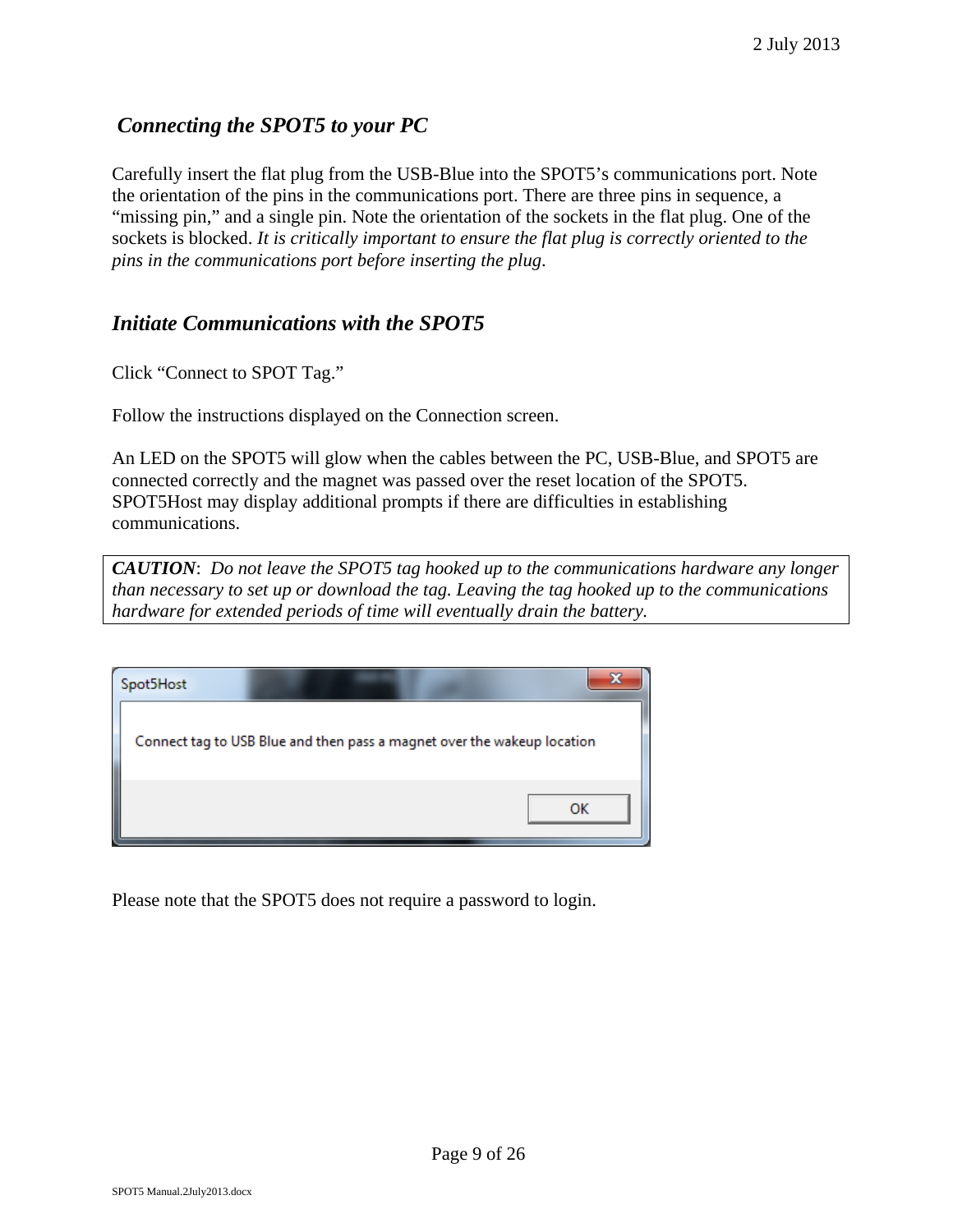# *Navigating through the Tabs*

### *General Tab - Parameters and Functions*

This screen displays and allows the update of basic parameters and the testing of the sensors and transmitter.

| Spot5Host                                                                                                                                                                                                                                                                                                                                                                                                                                                                                                                                                                                                                                                                                                            | $\mathbf{x}$<br>E<br>$\Box$                                                       |
|----------------------------------------------------------------------------------------------------------------------------------------------------------------------------------------------------------------------------------------------------------------------------------------------------------------------------------------------------------------------------------------------------------------------------------------------------------------------------------------------------------------------------------------------------------------------------------------------------------------------------------------------------------------------------------------------------------------------|-----------------------------------------------------------------------------------|
| General   Transmission Hours   Transmission Days   Transmission Intervals   Time-at-Temperature   % Dry Timelines  <br>Total Transmits since 20-Oct-2005 = 3937<br>11S0488<br>Serial number<br>5.03 <sub>d</sub><br>Tagware:<br>Extended Argos PTT number: 91983 or 0979D6F2 Hex. Uplink/LUT number: 9703/242<br>Add any unused transmissions [<br>Wet / Dry threshold<br>Maximum number of<br>250<br>to next day's allowance<br>transmissions per day<br>Owner   Last Deployment Information  <br>GenerateTest<br>Set Tag's Time<br>Transmission<br>Wildlife Computers<br>Tag's Time & Date<br><b>Results:</b><br>8345 154th Ave NE<br>Redmond, WA 98052<br>Volts: 3.89 V<br>Date is 02/07/2013<br>Time is 17:15:39 | 150<br>Test Sensors<br><b>Results</b><br>Volts: 3.66V<br>Temp: 26.4C<br>Cond: 255 |
| ShutDown<br>Standby<br>Save this Setup                                                                                                                                                                                                                                                                                                                                                                                                                                                                                                                                                                                                                                                                               | Generate Report                                                                   |
| Reload from Tag<br>Update Tag<br>Recall previous Setup<br>Deploy                                                                                                                                                                                                                                                                                                                                                                                                                                                                                                                                                                                                                                                     |                                                                                   |

#### *Maximum number of transmissions per day*

Generally 250 transmissions per day is sufficient for one location calculation a day in midlatitudes.

#### *Add any unused transmissions to the next day's allowance*

Select this option if your study animal does not surface frequently, and you wish to maximize the probability of a location when it does surface. Do not select this option if you are limiting the number of transmissions per day in order to extend the deployment duration.

#### *Wet/Dry threshold*

This is the threshold value that the SPOT5 uses to determine "wet" vs. "dry." The default value is appropriate for most marine applications. This threshold may need to be changed if the SPOT5 is being deployed in an area of low salinity (e.g., an estuary, the Baltic Sea). In such instances you will need to check what the SPOT5's wet/dry sensor reads when immersed in that water. Click the *Test Sensors* (see below) and *carefully* dip the SPOT5 in a bucket of water from the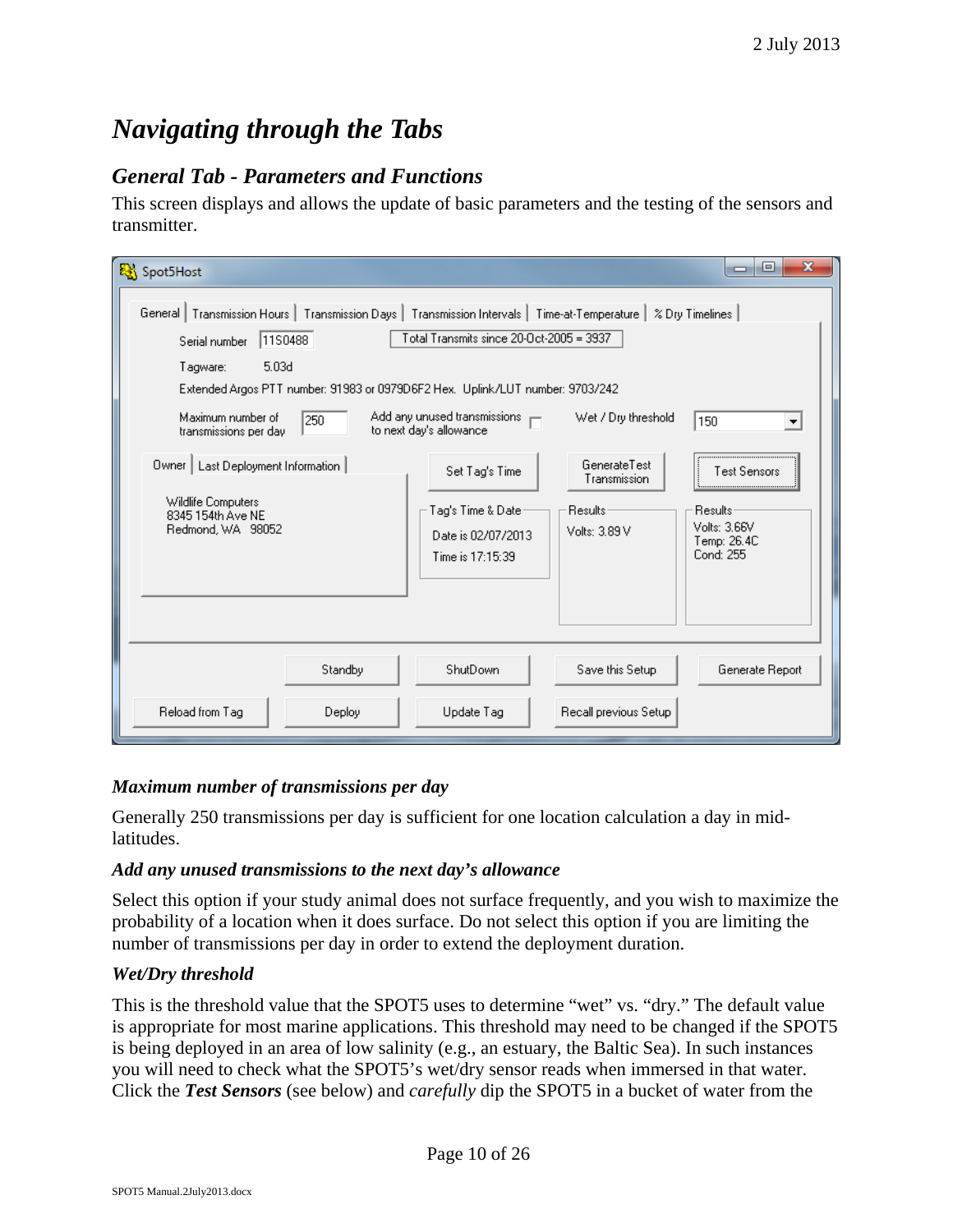study area, taking care not to allow water to reach the communications port. Note the wet/dry sensor reading. The threshold should be set to double the value, but to no less than 40. The SPOT5Host program limits the minimum and maximum values you may set.

#### *Set SPOT5 Time and Date*

It is important to accurately set the SPOT5's time to GMT. The date and time are used to control when the SPOT5 makes transmissions, as well as controls how data are collected. The time displayed on the General Tab screen is from the SPOT5's clock at the time communications was established.

 There are two ways to set the SPOT5's clock. The best and most accurate way is to use the clock on your PC. First ensure the clock on your PC is accurate and set to the correct time zone for your current location.

Click the *Set Tag's Time* button on the General Tab screen to bring up the window to set the SPOT5's clock.

| Set Time and Date                                                                               | x<br>⊟<br>▭<br>The tag's time and date must be set to Greenwich Mean Time (GMT),<br>also known as Universal Coordinated Time (UTC).<br>Host expects PC's time to be GMT-08:00 |
|-------------------------------------------------------------------------------------------------|-------------------------------------------------------------------------------------------------------------------------------------------------------------------------------|
| Automatic Setting from PC's Clock:<br>Number of hours to add to<br>8<br>PC's clock to match GMT | Manual Setting<br>15:53:56<br>÷<br><b>GMT</b> Time:<br>1 Dec 2010<br><b>GMT</b> Date                                                                                          |
| Update                                                                                          | Update<br>.ance                                                                                                                                                               |

*Automatic Settings from PC's Clock*: If your PC clock is not set to GMT, select the number of hours that need to be *added* to the time on your PC's clock to match GMT. For example, if your PC is set to GMT -8, select "8" in the drop-down box. There are also negative values for countries ahead of GMT.

Click the *Update* button.

*Manual Setting*: Alternately, enter the appropriate GMT date and time using an accurate time source, clicking the *Update* button to send the values to the SPOT5 tag.

Note: Following an update, correct GMT time can be verified via an internet search and compared with the tags time on the General Tab screen.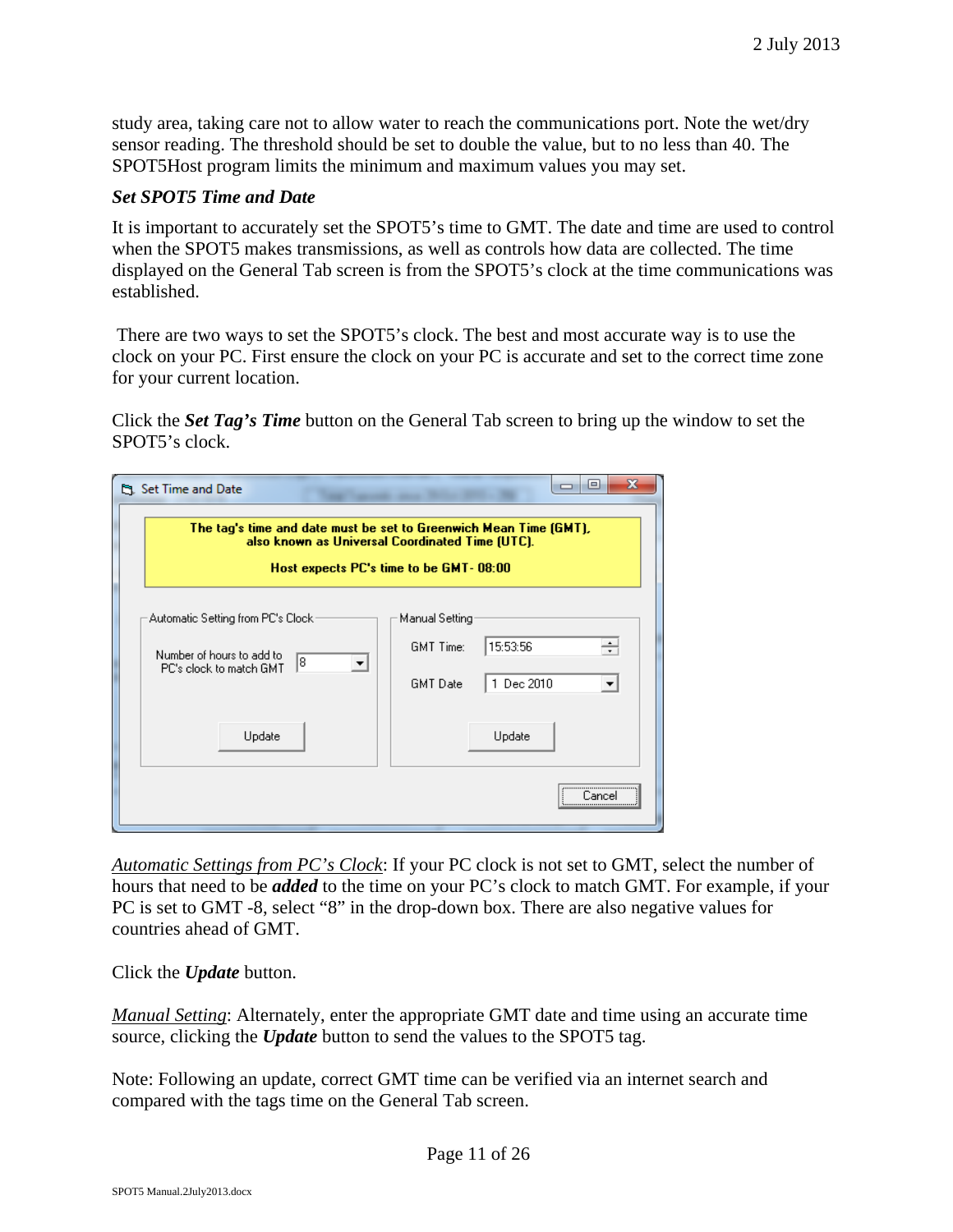#### *Generate Test Transmission*

The voltage demand on a battery is greatest during transmissions. Generating a test transmission allows you to confirm the transmitter is functioning and the voltage is adequate. Clicking this button immediately initiates a transmission. You can detect the transmission with a Wildlife Computers TV1 transmission verifier, an Argos uplink receiver or any 401.65 MHz receiver. The battery voltage during the transmission will be displayed in the "Generate Test Transmission" results field and should be 3.0V or higher.

#### *Test Sensors*

This displays the temperature and the battery voltage under a low voltage draw. Verify that they are reasonable values.

Volts: greater than 3.0V Temp: current temperature Cond (wet/dry from wet/dry sensor): At least 200 in air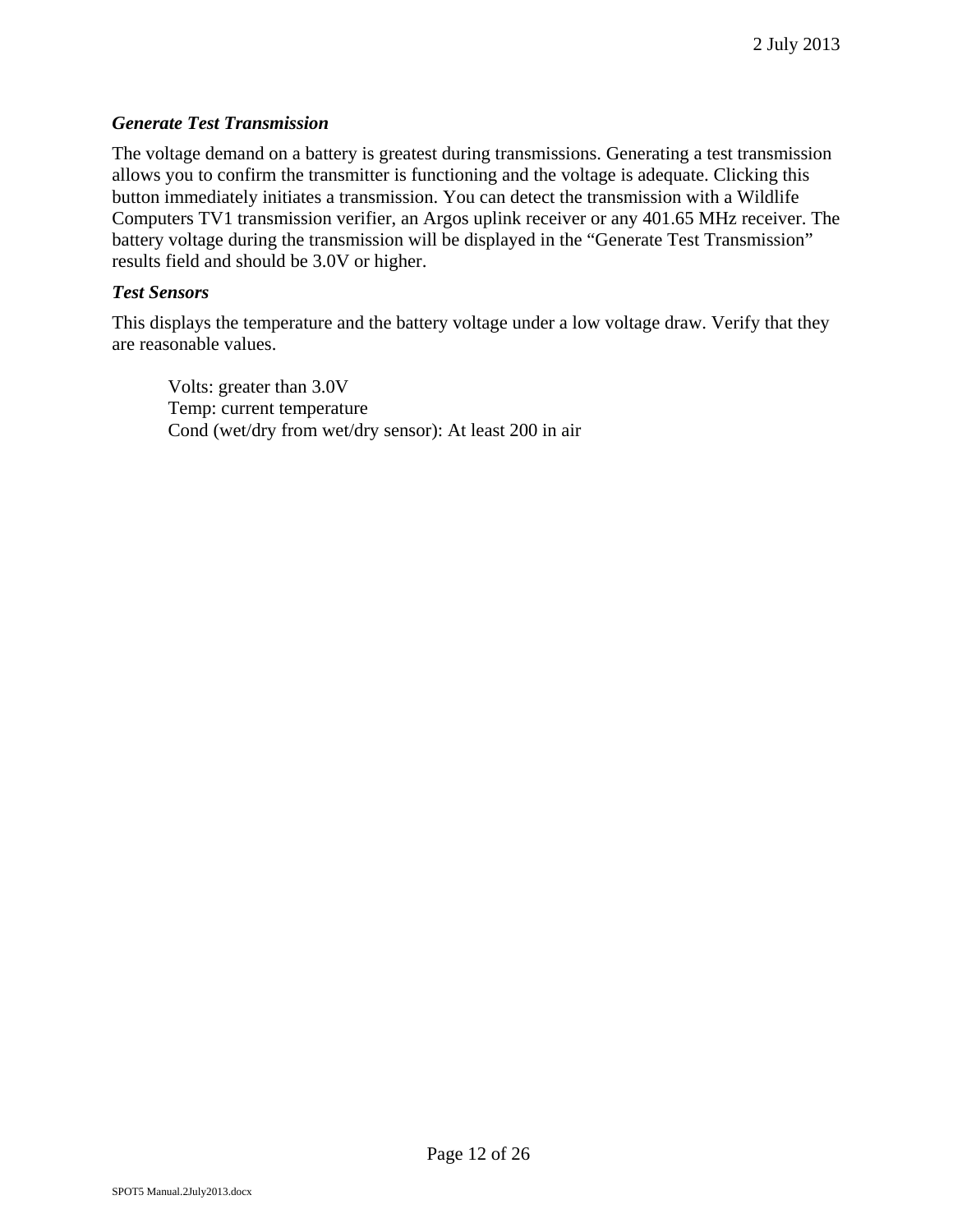### *Transmission Hours tab: Set the hours to transmit*

The Transmission Hours tab allows you to set the hours the SPOT5 should transmit. Utilities exist that will calculate the hours an Argos satellite will likely be in view. If you know the general location of your study animal, you can maximize the battery life by limiting transmissions to when an Argos satellite is likely to be in view.

| Spot5Host                                                                                                                                                                                                       | x<br>▣<br>-                                                                                                                                                                                                |
|-----------------------------------------------------------------------------------------------------------------------------------------------------------------------------------------------------------------|------------------------------------------------------------------------------------------------------------------------------------------------------------------------------------------------------------|
| General Transmission Hours   Transmission Days   Transmission Intervals   Time-at-Temperature   % Dry Timelines                                                                                                 |                                                                                                                                                                                                            |
| Select the hours (UTC time) during<br>which the tag should transmit.<br>Remember to clear hour 00 and 23 if<br>you are not transmitting every day to<br>avoid unintentional Argos charges.<br>All On<br>All Off | $\Box$ 12<br>00<br>$\Box$ 01<br>$\Box$ 13<br>02<br>$\overline{V}$ 14<br>☞<br>-03<br>⊽<br>-15<br>$\nabla$ 16<br>$\overline{V}$ 04<br>☞<br>-17<br>⊽<br>05<br>☞<br>-18<br>⊽<br>06<br>$\nabla \cdot 19$<br>-07 |
| Transmit during all of the hours before<br>$\Box$ midnight on the first day of deployment<br>before resuming those on the right                                                                                 | $\sqsupset$ 08<br>20<br>п<br>$\Box$ 09<br>21<br>г.<br>$\Box$ 10<br>22<br>п<br>$\Box$ 11<br>п.<br>23                                                                                                        |
| ShutDown<br>Standby                                                                                                                                                                                             | Save this Setup<br>Generate Report                                                                                                                                                                         |
| Reload from Tag<br>Update Tag<br>Deploy                                                                                                                                                                         | Recall previous Setup                                                                                                                                                                                      |

#### *How to determine when a satellite is in view*

To determine when the satellites will pass overhead, Argos offers a Satellite Prediction tool.

- Go to: https://argos-system.clsamerica.com/cwi/Prediction.do
- Enter your Argos Username and Password, and select your Time Zone and Language preference and click *Enter.*
- Select *Satellite Pass Predictions* from the left side bar.
- Enter Simulation period and Location data.
- Leave all satellites selected and click *Simulate* to get a list of satellite passes.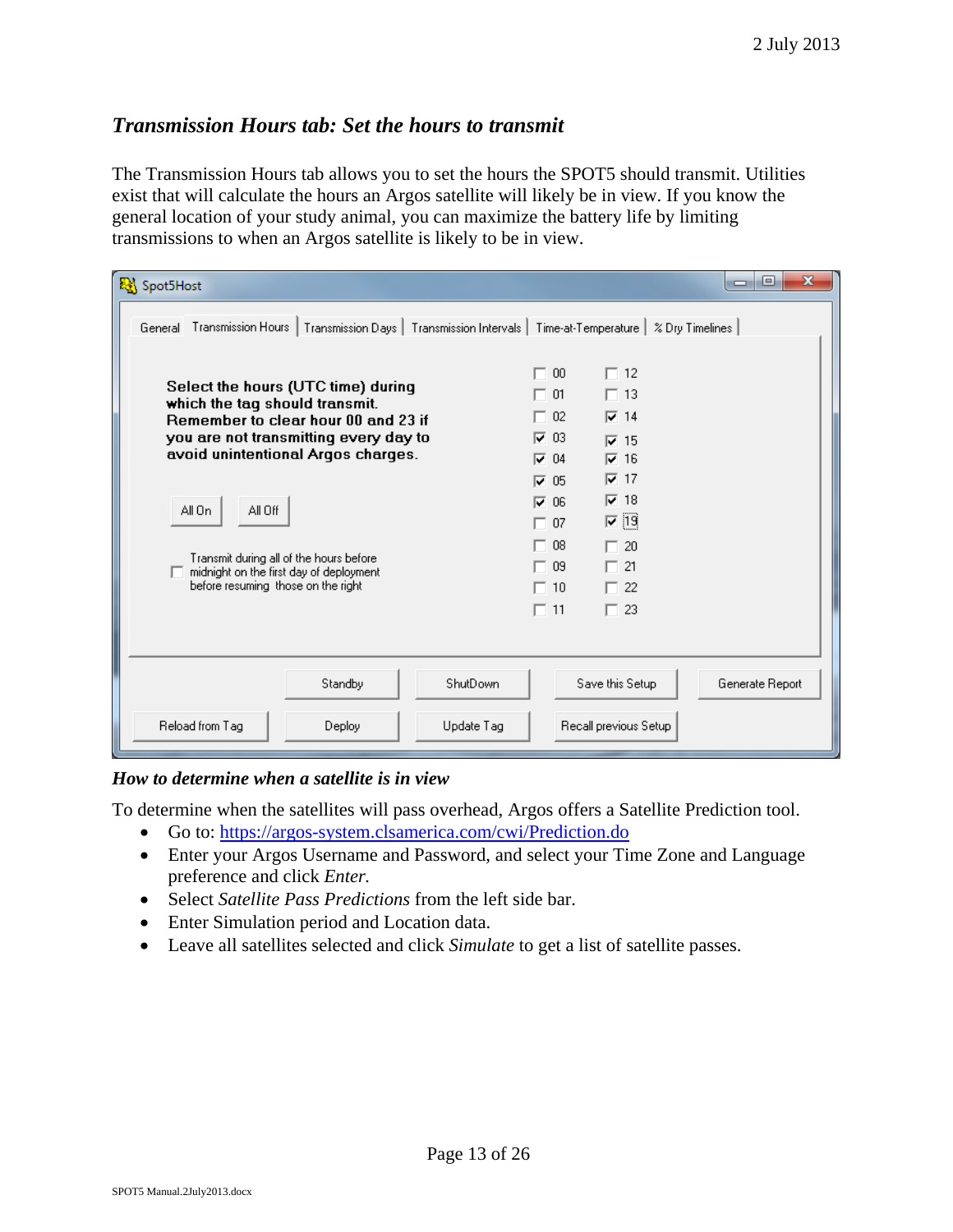#### *Transmission Days tab: Set which days to transmit*

You can extend the battery life by controlling which days of the year the SPOT5 will transmit.

| Spot5Host                                                                                                         |               |                     |                   |                       |                   |                   | $\mathbf x$<br>$\qquad \qquad =$ |
|-------------------------------------------------------------------------------------------------------------------|---------------|---------------------|-------------------|-----------------------|-------------------|-------------------|----------------------------------|
| General   Transmission Hours   Transmission Days   Transmission Intervals   Time-at-Temperature   % Dry Timelines |               |                     |                   |                       |                   |                   |                                  |
| Select the months and days on<br>which the tag will transmit.                                                     |               | ⊽<br>01<br>⊽        | 08                | $\overline{v}$ 15     | ⊽<br>-22          | ⊽<br>-29          | 회할                               |
| Multi-day Selector                                                                                                |               | ⊽<br>02             | $\overline{V}$ 09 | $\overline{v}$ 16     | $\overline{v}$ 23 | $\nabla$ 30       | ≩<br>؏                           |
|                                                                                                                   | <br>All On    | 03<br>☞             | $\nabla$ 10       | $\overline{v}$ 17     | $\overline{v}$ 24 | $\overline{V}$ 31 | es<br><br>副                      |
| C Apply to this month<br>€<br>Apply to entire year                                                                |               | ⊽<br>04             | $\overline{v}$ 11 | $\overline{V}$ 18     | $\overline{v}$ 25 |                   | $\frac{0}{2}$<br>ಕ್ಕಿ            |
|                                                                                                                   | All Off       | 05<br>☞             | $\overline{v}$ 12 | $\overline{V}$ 19     | $\overline{v}$ 26 |                   | δó<br>Viay                       |
| Every 2nd day                                                                                                     | Every 5th day | 06<br>⊽             | $\overline{V}$ 13 | $\overline{V}$ 20     | $\overline{v}$ 27 |                   | $\frac{1}{2}$                    |
| Every 3rd day                                                                                                     | Every 6th day | 07<br>⊽             | $\overline{V}$ 14 | $\overline{V}$ 21     | $\overline{V}$ 28 |                   |                                  |
| Every 4th day                                                                                                     | Every 7th day | Calendar Mode       |                   |                       |                   |                   |                                  |
| Advance all one day                                                                                               |               | C Absolute Calendar |                   | ○ Relative Calendar   |                   |                   |                                  |
|                                                                                                                   |               |                     |                   |                       |                   |                   |                                  |
|                                                                                                                   | Standby       | ShutDown            |                   | Save this Setup       |                   |                   | Generate Report                  |
| Reload from Tag                                                                                                   | Deploy        | Update Tag          |                   | Recall previous Setup |                   |                   |                                  |

Note each day of the year can be set as "on" or "off." This can be useful if you are more interested in locations during certain times of the year. For example, if you know your animal will be hauled out during March and April and begins its migration in May, you may want to set the SPOT5 to transmit every third day for March and April, and then transmit daily for the months following while the animal is at sea.

#### *Absolute vs. Relative Calendar*

The *Absolute Calendar* uses the standard calendar year, starting with the present day's date.

If you choose to use the *Relative Calendar*, the SPOT5 will automatically change the date of the tag to 1 January upon deployment, keeping the year and time unchanged. Example: You want the SPOT5 to transmit every day for the first month of deployment, and then switch to every other day for the remainder of the year, but you do not know exactly what day you will deploy the tag.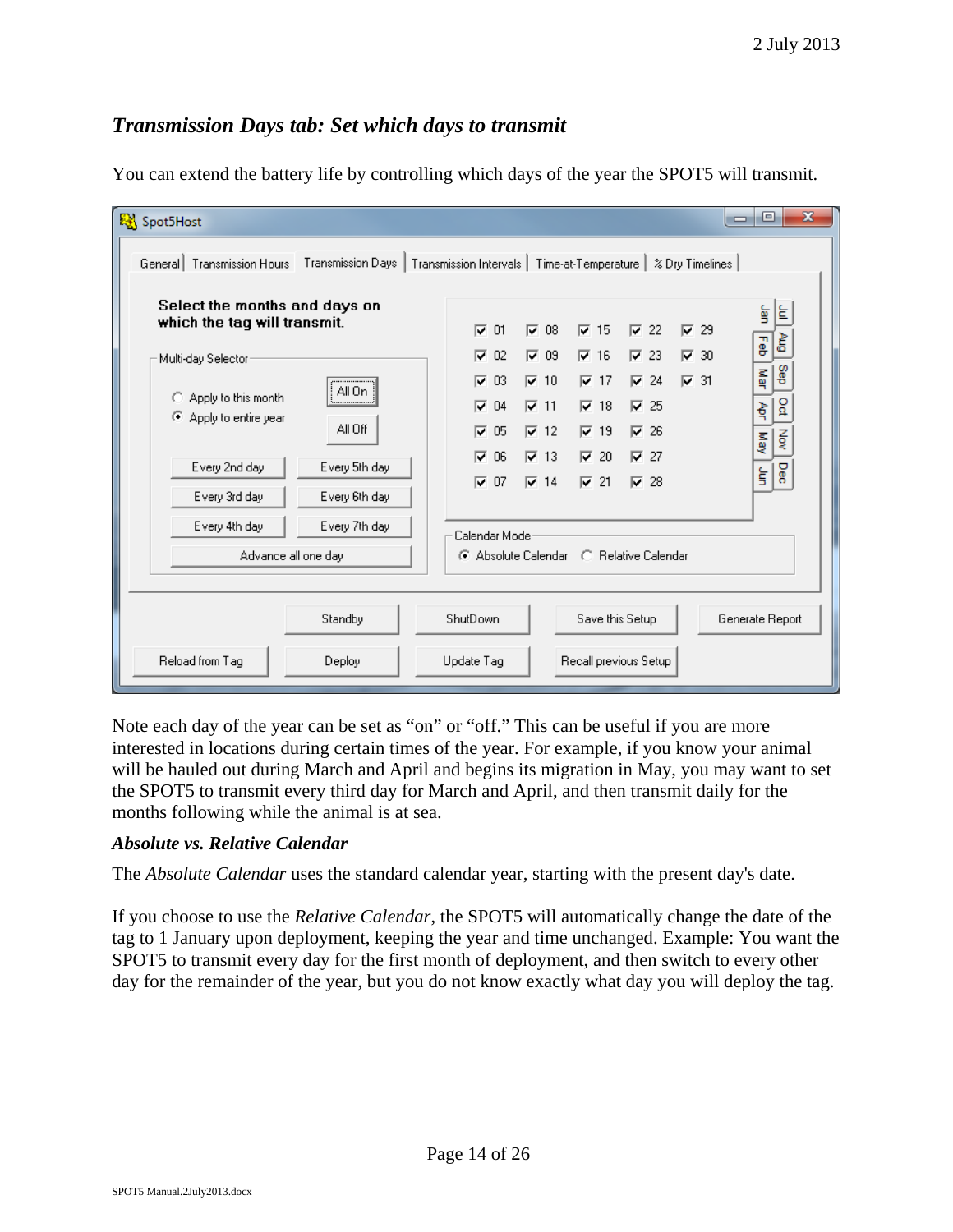| Spot5Host<br>0                                                                                                                                                                                     | ▣<br>x |  |  |  |  |
|----------------------------------------------------------------------------------------------------------------------------------------------------------------------------------------------------|--------|--|--|--|--|
| General   Transmission Hours   Transmission Days   Transmission Intervals   Time-at-Temperature   % Dry Timelines                                                                                  |        |  |  |  |  |
| 45.00<br>Fast repetition rate<br>seconds                                                                                                                                                           |        |  |  |  |  |
| 90.00 <br>Slow repetition rate<br>seconds                                                                                                                                                          |        |  |  |  |  |
| If it is time for the tag to transmit but it is underwater, read the wet/dry-<br>extra consecutive<br>0<br>sensor to check for a dry state every 0.25 seconds and transmit after<br>dry reading(s) |        |  |  |  |  |
| Change from Fast to Slow repetition rate after being dry for<br>110<br>successive transmissions                                                                                                    |        |  |  |  |  |
| Pause (slow) transmissions after being dry for<br>hours<br>never                                                                                                                                   |        |  |  |  |  |
| 108<br>Resume transmissions (at fast rate) after being continuously wet for<br>seconds                                                                                                             |        |  |  |  |  |
| ShutDown<br>Standby<br>Save this Setup<br>Generate Report                                                                                                                                          |        |  |  |  |  |
| Reload from Tag<br>Update Tag<br>Recall previous Setup<br>Deploy                                                                                                                                   |        |  |  |  |  |

### *Transmission Intervals tab: set up how often to transmit*

#### *Fast and slow repetition rates*

These rates are set by the manufacturer. It is easier for transmissions to reach the satellite when the animal is hauled-out, thus the rate of transmissions is slowed to extend battery life. The rate is increased when the animal is at sea to increase the probability of a good transmission reaching the satellite. The maximum (fastest) rate is imposed by Service Argos.

#### *Delaying transmission upon surfacing*

The recommended setting is to transmit after 0 successive dry readings. This ensures the tag will attempt to transmit as soon as possible after the animal surfaces. However, some users may want to delay slightly the initial attempt to transmit to allow water to sheet away from the tag. This is recommended only if you know that your study animal is a longer surfacing species. Note that the dry readings are attempted at 0.25 second intervals, so a setting of 4 equals a 1-second delay.

#### *Change from Fast to Slow repetition rate after being dry for N successive transmissions*

Determine how long in seconds the tag should be dry to indicate the animal has hauled-out. Divide that number by the fast transmission rate for this value. Set to NEVER to disable haul-out and ensure transmissions will always be at the fast repetition rate.

#### *Pause transmissions after being dry for N hours*

You may wish the tag to suspend transmissions after the animal has been hauled-out for *N* hours to conserve battery life. Selecting "Never" hours will never pause transmissions.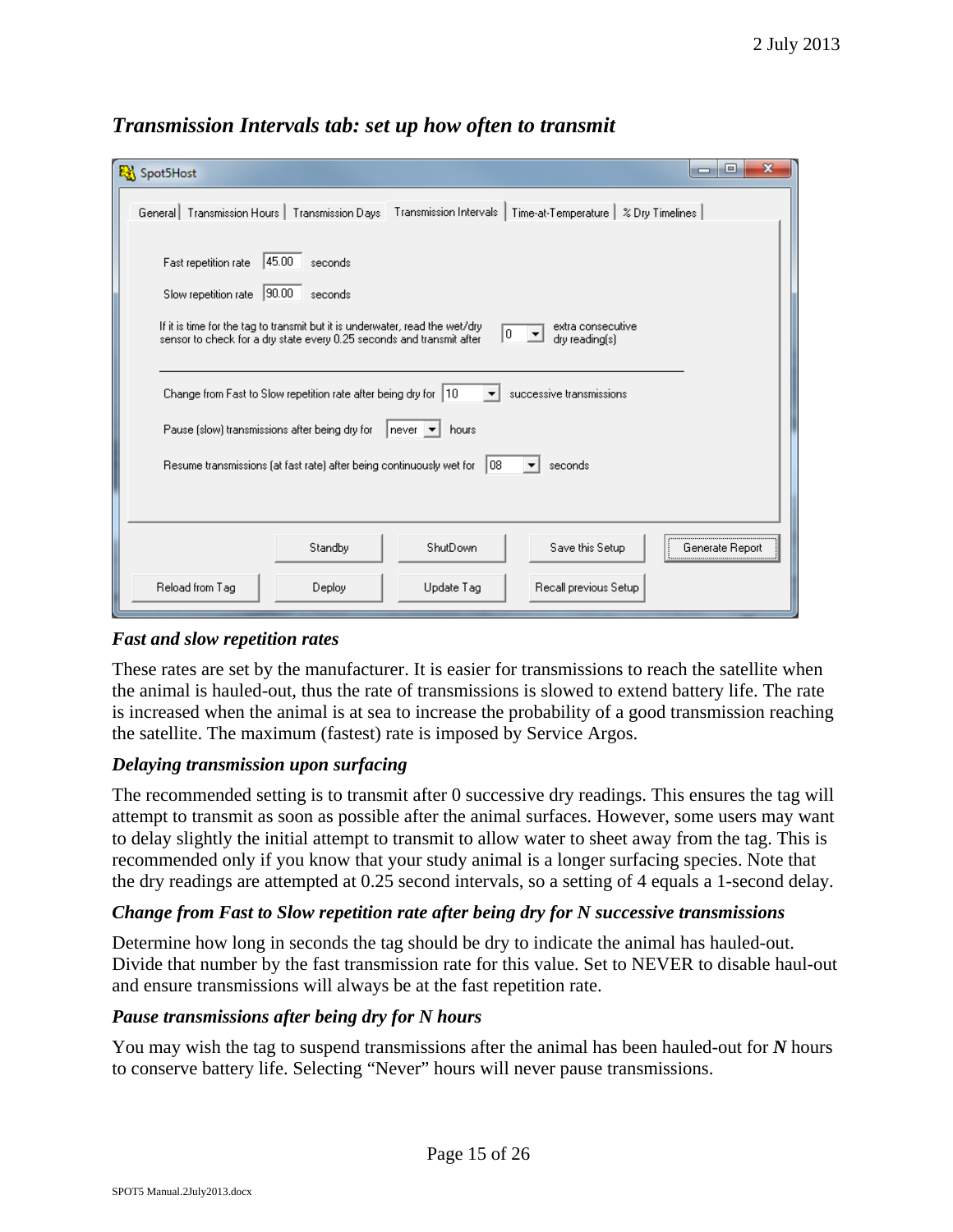#### *Restart transmissions after being continuously wet for N seconds.*

Ensure *N* is less than a typical dive duration, or else transmissions will never resume.

#### *Homing pinger setup and function*

If the tag has a tracking pinger, the pinger is enabled with 2 checkboxes on the 'Transmission Intervals' page in SPOT host.

|                      | Seneral Transmission Hours Transmission Days                                                                                                          | Transmission Intervals                       | Time-at-Temperature   Hat                |
|----------------------|-------------------------------------------------------------------------------------------------------------------------------------------------------|----------------------------------------------|------------------------------------------|
|                      |                                                                                                                                                       |                                              |                                          |
| Fast repetition rate | 160.00.<br>seconds.                                                                                                                                   | Ⅳ Enable Homing Pinger between transmissions |                                          |
| Slow repetition rate | 160.00<br>seconds'                                                                                                                                    | □ Enable Homing Pinger between transmissions |                                          |
|                      | If it is time for the tag to transmit but it is underwater, read the well by<br>sensor to check for a dry state every 0.25 seconds and transmit after |                                              | extra consecutive<br>π<br>drv reading(s) |

The pinger is enabled for use while the tag is at-sea by checking the box associated with 'Fast repetition rate.' This would be appropriate for a cetacean or shark deployment. Note that this repetition rate is for regular Argos transmissions, not the pinger.

The pinger can be enabled or disabled separately for haul outs by enabling the change to a slow repetition rate and checking the box associated with 'Slow repetition rate.' This would be appropriate for locating a pinniped or turtle on shore. Transition between Argos transmission rates is controlled in the bottom half of the page.

The pinger will transmit at a two second interval (factory setting) if allowed by the wet/dry sensor, transmission schedule, and repetition rate settings. Pinger transmissions will not be sent when the tag is underwater. Also note that the pinger will not be picked up by the Wildlife Computers TV1 (Argos transmission detector).

Contact Wildlife Computers for additional instructions and receiver recommendations.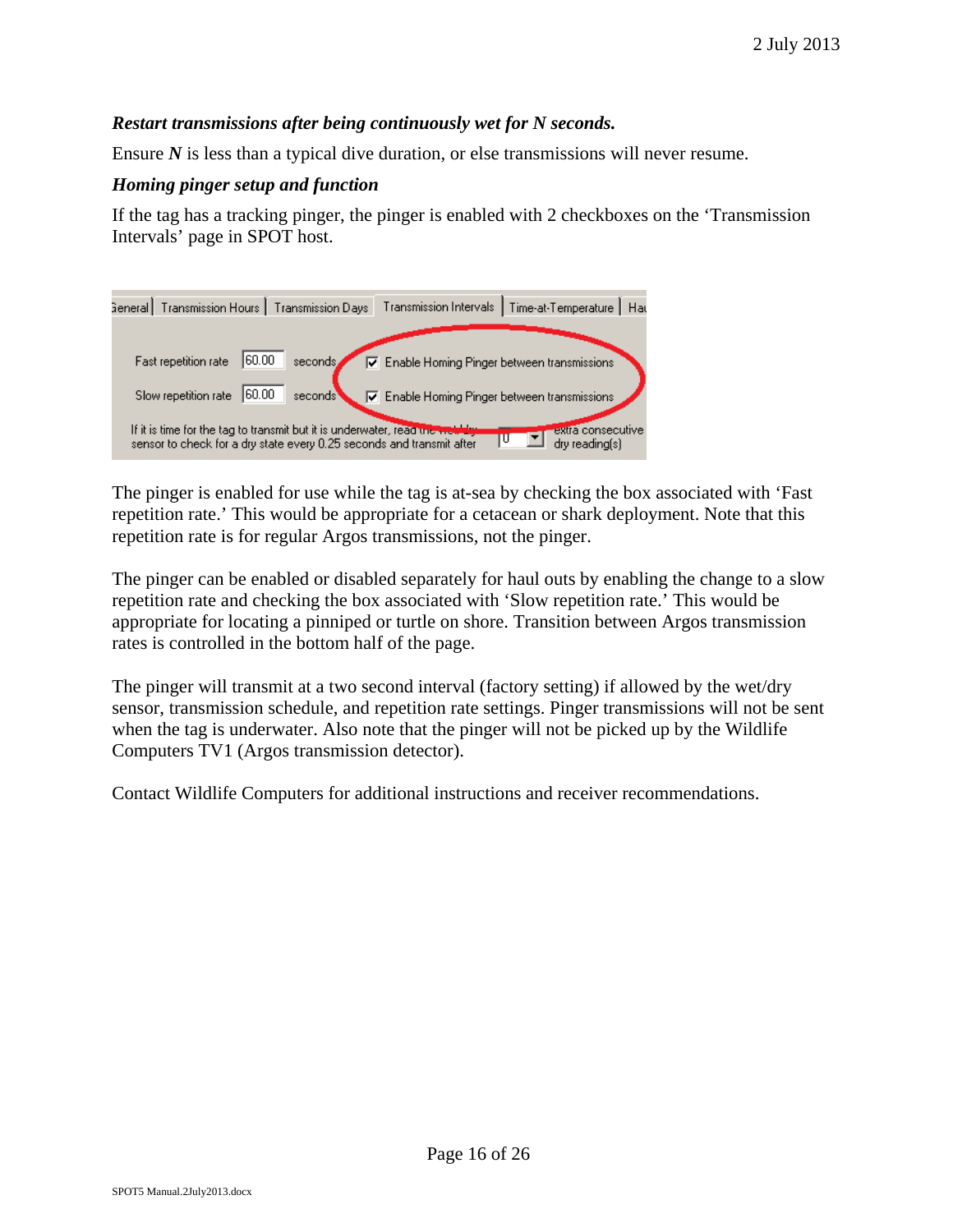#### *Time-at-Temperature tab:*

| 剛<br>Spot5Host                                                                                                                                                                                                                                                                                                                                                                                                                    |                                                                                           |                                                               |                                                          |                                                                                                                                                                                                                                                                                  | $\overline{\mathbf{x}}$<br>o<br>$\Box$                                                                              |
|-----------------------------------------------------------------------------------------------------------------------------------------------------------------------------------------------------------------------------------------------------------------------------------------------------------------------------------------------------------------------------------------------------------------------------------|-------------------------------------------------------------------------------------------|---------------------------------------------------------------|----------------------------------------------------------|----------------------------------------------------------------------------------------------------------------------------------------------------------------------------------------------------------------------------------------------------------------------------------|---------------------------------------------------------------------------------------------------------------------|
| General   Transmission Hours   Transmission Days   Transmission Intervals   Time-at-Temperature   % Dry Timelines                                                                                                                                                                                                                                                                                                                 |                                                                                           |                                                               |                                                          |                                                                                                                                                                                                                                                                                  |                                                                                                                     |
| Time-at-Temperature Histogram Bin Limits:<br>The tag measures temperature from<br>-40C to 60C in approximate 0.1C<br>steps. Enter the high limits for the first<br>11 time-at-temperature bins, the low<br>bins will be updated automatically.<br>The 12th bin limit is always 60C - the<br>limit of the sensor. Numbers entered<br>may be slightly modified to match the<br>actual ability of the tag to measure<br>temperature. | Low<br>$-40$<br>$-19.9$<br>$-9.9$<br>$-4.9$<br>lo.o<br>5.0<br> 0.1<br>5.1<br>10.1<br>15.1 | High<br>$-20.0$<br>$1-10.0$<br>$-5.0$<br>10.0<br>15.0<br>25.0 | than 6 histograms per day.<br>none<br>2 per day          | Hours at which to start new Histograms:<br>Check the start hours for creating a<br>new time-at-temperature histogram.<br>Only the last 12 collected histograms<br>will be transmitted at any time. The<br>start hours are measured in GMT. We<br>do not generally recommend more | 00<br>⊽<br>☞<br>12<br>01<br>13<br>-02<br>14<br>03<br>-15<br>☞<br>⊽<br>04<br>-16<br>05<br>17<br>06<br>18<br>07<br>19 |
| <b>Read from File</b><br>Save to File                                                                                                                                                                                                                                                                                                                                                                                             | 25.1<br>35.1<br>45.2<br>55.1                                                              | 35.0<br>45.1<br>55.0<br>160.0                                 | 3 per day<br>4 per day<br>$\overline{6 \text{ per day}}$ | Advance all<br>one Hour                                                                                                                                                                                                                                                          | ⊽<br>08<br>☞<br>-20<br>21<br>09<br>22<br>10<br>11<br>23<br>П                                                        |
| Standby<br>Reload from Tag<br>Deploy                                                                                                                                                                                                                                                                                                                                                                                              |                                                                                           | ShutDown<br>Update Tag                                        |                                                          | Save this Setup<br>Recall previous Setup                                                                                                                                                                                                                                         | Generate Report                                                                                                     |

Each bin will contain the fraction of the histogram period the animal spent within that bin's temperature range.

The number of histograms per day can be selected. This defines the histogram duration (12, 8, 6, or 4 hours). Select "none" if you do not want the SPOT5 to collect and transmit histograms. Be aware that it takes approximately 1/3 more battery capacity to transmit Temperature Histograms and/or Percentage Dry Timelines.

The hour each histogram starts is in GMT. The start hour of the histograms can be changed to reflect diurnal behavior.

\*If you enable Time-at-Temperature histograms, be sure to generate and save a report file prior to deploying the tag. The SPOT tag does not transmit the TAT bin limits; it only transmits the amount of time spent in each bin. The report can be loaded into the Wildlife Computers decoding software (WC-DAP) along with your transmitted data, so the bins limits will be automatically associated with your decoded data.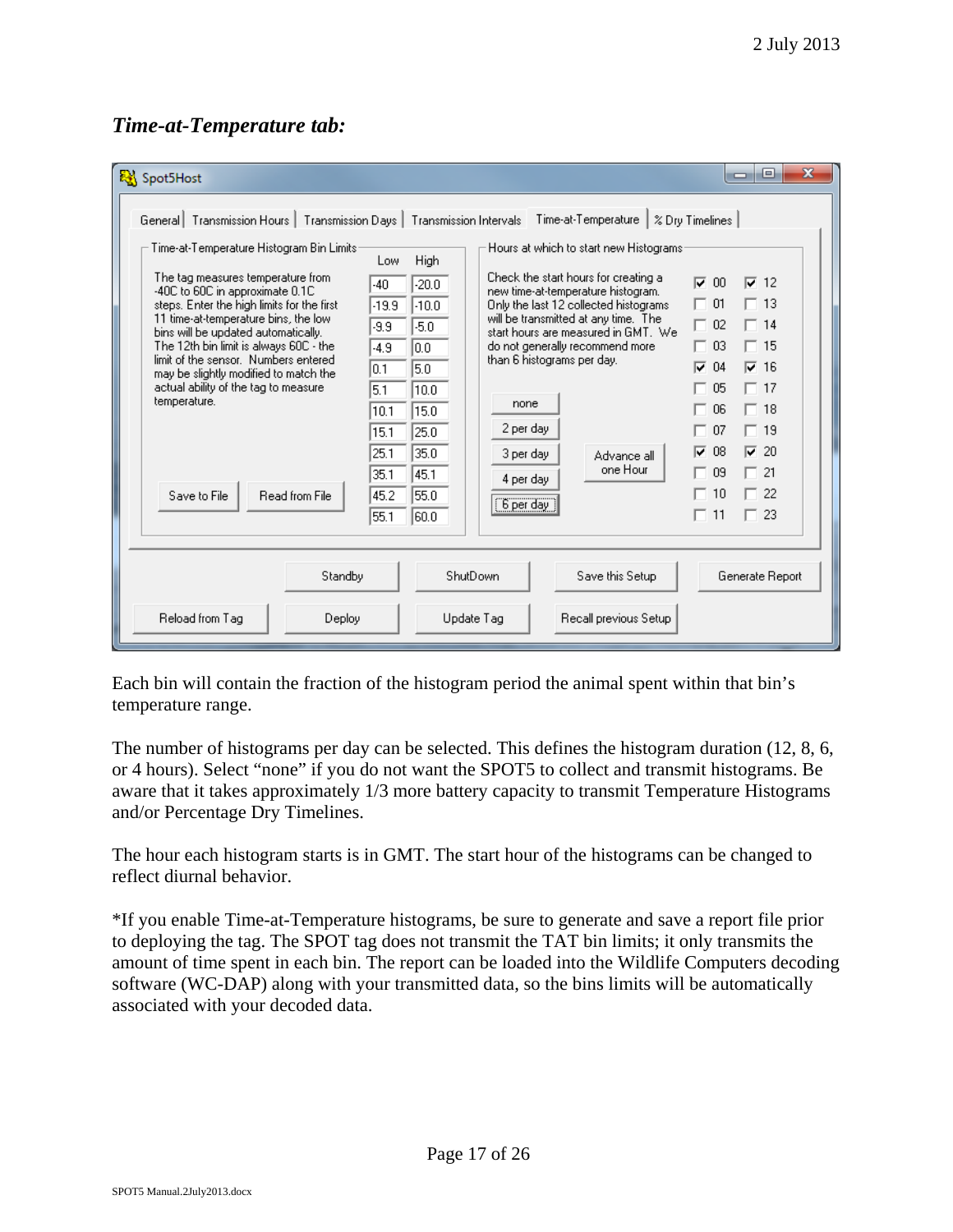# *Percentage Dry Timelines tab:*

| 閹<br>Spot5Host                                                                                                |         |            |                                                                                                                  | x<br>E            |  |
|---------------------------------------------------------------------------------------------------------------|---------|------------|------------------------------------------------------------------------------------------------------------------|-------------------|--|
| General   Transmission Hours   Transmission Days   Transmission Intervals   Time-at-Temperature               |         |            |                                                                                                                  | $%$ Dry Timelines |  |
| Enable Percentage Dry Timelines                                                                               |         |            |                                                                                                                  |                   |  |
| (accurate to 10%) for each hour of the day.                                                                   |         |            | The Percentage Dry Timeline generates one message per day that indicates the percentage of time spent dry.       |                   |  |
|                                                                                                               |         |            | The Percentage Dry Timeline are transmitted along with time-at-temperature messages sharing a 12-message buffer. |                   |  |
| Using the current settings for Time-at-Temperature Histogram: Each haulout will be transmitted for 1.7 day(s) |         |            |                                                                                                                  |                   |  |
|                                                                                                               |         |            |                                                                                                                  |                   |  |
|                                                                                                               |         |            |                                                                                                                  |                   |  |
|                                                                                                               | Standby | ShutDown   | Save this Setup                                                                                                  | Generate Report   |  |
| Reload from Tag                                                                                               | Deploy  | Update Tag | Recall previous Setup                                                                                            |                   |  |

This screen allows you to enable Percentage Dry Timelines.

Be aware that it takes approximately 1/3 more battery capacity to transmit Temperature Histograms and/or Percentage Dry Timelines.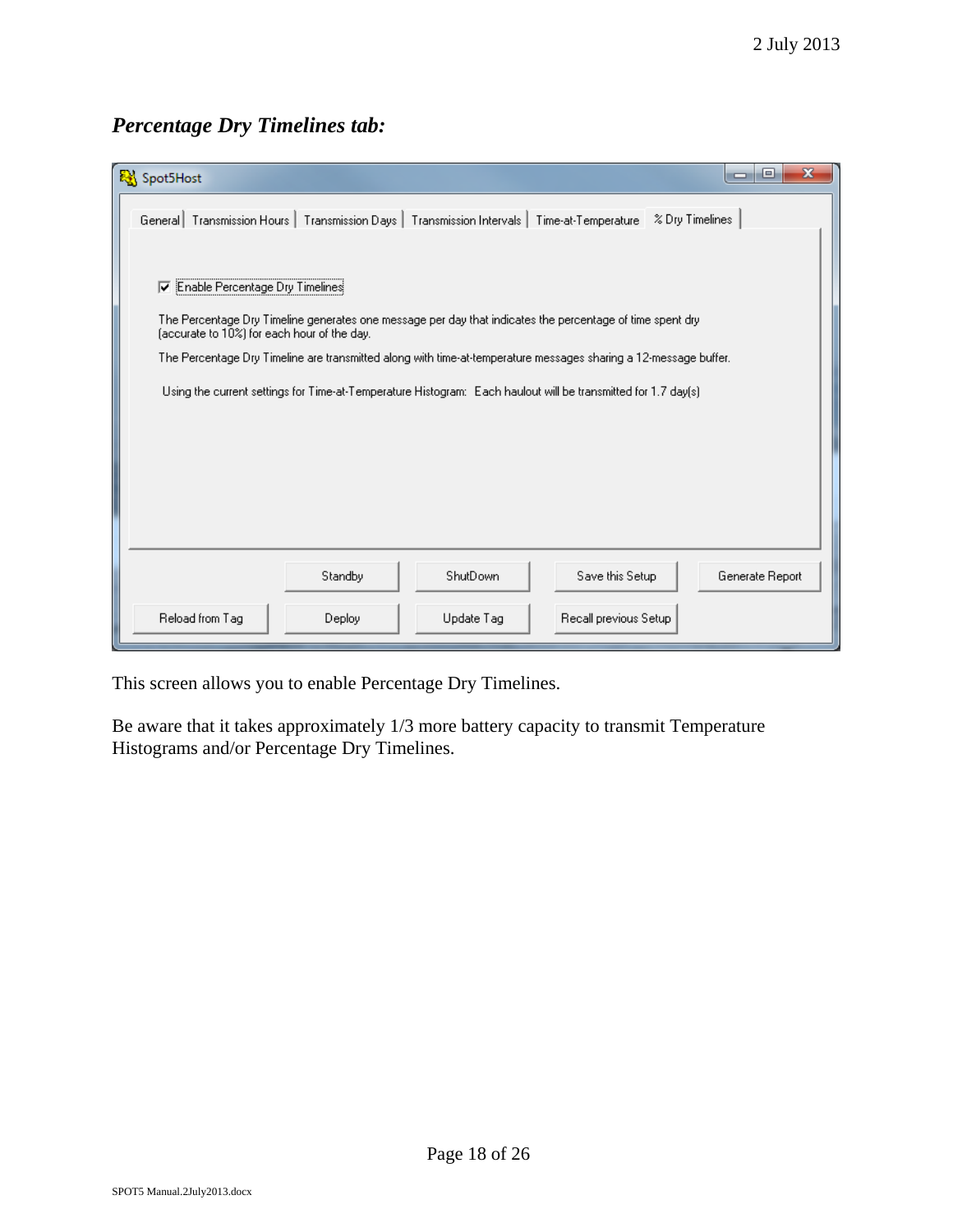# *Control buttons common on all screens*

# *Reload from Tag*

The parameters displayed on the screen reside on the PC. This button reloads the parameters on the PC with the ones that are in the SPOT.

### *Standby*

This button puts the SPOT in Standby mode and exits communications. This should be used if the SPOT is not going to be immediately deployed on an animal. A tag will auto-deploy in standby mode.

# *Deploy*

This button puts the SPOT in "Deploy" mode, ready for attachment, and then exits communications. See below for further details.

### *ShutDown*

This button puts the SPOT in "Shutdown" mode for long term storage and exits communications. Note that a tag in Shutdown mode will not respond to a magnet and must be connected to a PC for further communications. A tag in Shutdown mode will **not** auto-deploy.

# *Update Tag*

This button uploads the parameters from the PC to the SPOT.

# *Save This Setup*

This is useful if you are setting up a series of SPOT5 tags and wish them all to have the same (or very similar) setup. Setup the first SPOT5 tag and then click this button. As long as you don't leave SPOT5Host, you can use the *Recall Previous Setup* button on subsequent SPOT5 tags to set all of the user-configurable parameters to be the same.

# *Recall Previous Setup*

This loads a previously saved setup into the SPOT5 that is currently connected. This is to minimize the data entry. *It is important to always verify the parameters are correct, even when using the Recall Previous Setup*.

# *Generate Report*

It is important to archive the configuration of the SPOT5 (versions, parameters) prior to deployment so that they can be used to correctly analyze the data. Click the *Generate Report* button. The following screen will display the configuration of the SPOT5 that is held by SPOT5Host.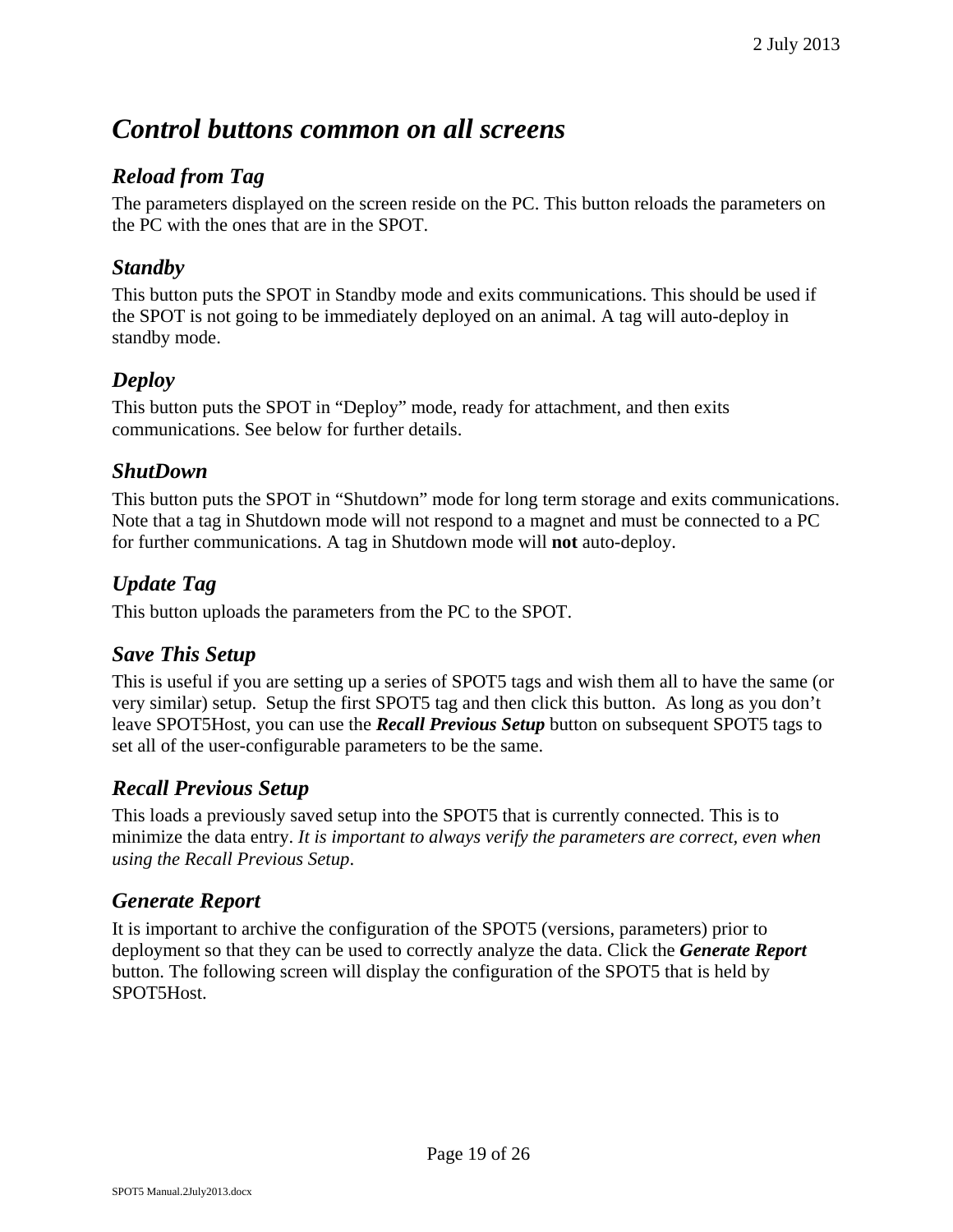| $\overline{\mathbf{x}}$<br>o<br>$\overline{\phantom{0}}$<br>Hardware Configuration Report                                                                                                                                                                                                                                                                                                                                                                                                                                                                                                                                                |   |  |  |  |
|------------------------------------------------------------------------------------------------------------------------------------------------------------------------------------------------------------------------------------------------------------------------------------------------------------------------------------------------------------------------------------------------------------------------------------------------------------------------------------------------------------------------------------------------------------------------------------------------------------------------------------------|---|--|--|--|
| File                                                                                                                                                                                                                                                                                                                                                                                                                                                                                                                                                                                                                                     |   |  |  |  |
| Report for SPOT tag 10S1614 on 01-Dec-2010 at 16:09:57 (UTC)                                                                                                                                                                                                                                                                                                                                                                                                                                                                                                                                                                             | ∸ |  |  |  |
| SPOT Time: 01-Dec-2010 at 16:09:52<br>Spot5Host version: 5.03.1003<br>SPOT5ware version: 5.03d                                                                                                                                                                                                                                                                                                                                                                                                                                                                                                                                           |   |  |  |  |
| SPOT belongs to:<br>Wildlife Computers<br>8345 154th Ave NE<br>Redmond, WA 98052                                                                                                                                                                                                                                                                                                                                                                                                                                                                                                                                                         | Ξ |  |  |  |
| Extended Argos PTT number: 39345 or 01D27013 Hex._Uplink/LUT number: 1865/19<br>transmitting with fast repetition rate of 45.00 seconds.<br>and slow repetition rate of 90.00 seconds.<br>The transmission will start after 2 extra consecutive dry 1/4-sec wakeups.<br>The current conductivity threshold is: 100 (default)<br>The default conductivity threshold is: 100<br>It checks for dry (to start transmitting) every 0.25 seconds<br>and switches to its slow repetition rate after 10 successive dry transmissions<br>Transmissions will suspended after being dry for 06 hours,<br>and resume after being wet for 08 seconds. |   |  |  |  |
| $Total Transmits since 29-0ct-2010 = 259$<br>Maximum transmissions per day = 250                                                                                                                                                                                                                                                                                                                                                                                                                                                                                                                                                         |   |  |  |  |
| Transmit on these hours:<br>3 - 6, 14 - 19,<br>Transmit on these days:<br>Jan: 1 - 31<br>Feb: 1 - 28.                                                                                                                                                                                                                                                                                                                                                                                                                                                                                                                                    |   |  |  |  |

The *File* menu item allows you to save and/or print this report.

*You should always save a copy of the report and review all parameters before deployment. The success of your experiment depends upon the correct setup of all parameters.* 

Note that selecting this configuration report function only displays the SPOT5 parameters stored on the PC, not necessarily on the SPOT5, and does not perform any upload function. When running the report, the SPOT5Host will indicate if the report shows a change from what is on the SPOT5. If so, be sure to save the changes when you exit or deploy.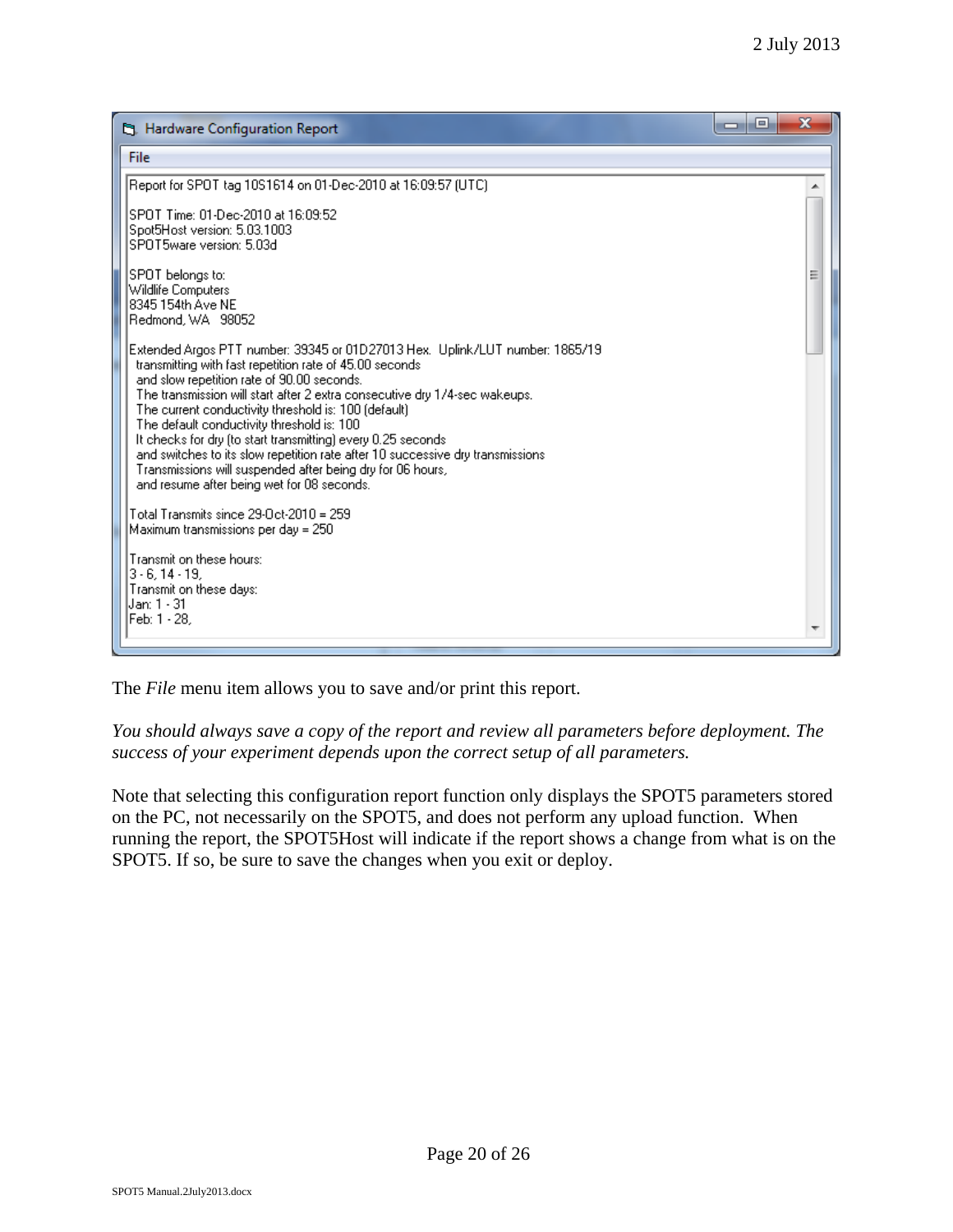# *Deploying the SPOT5*

### *SPOT5 modes*

The SPOT5 is never entirely "turned off." It is either deployed (transmitting according to schedule), in Standby mode monitoring for a signal to go into deployed mode, or in Shutdown mode. When you exit communications by clicking the *Standby* button in SPOT5Host, the tag goes into Standby mode. Clicking the *Deploy* button puts the tag into Deployed mode.

#### *Standby mode*

When in Standby mode, the SPOT5 will auto-deploy when submerged in seawater for at least 15 seconds. Just prior to deploying, the tag will blink once per second for five seconds. This mode allows the tag to be attached to an animal but conserve power until the animal enters the water. This mode also prevents deploying a deactivated tag that will never transmit.

#### *Deployed mode*

When first deployed, SPOT5 dimly lights its LED waiting for the top of the next minute. SPOT5 is not recording data or transmitting messages during this phase.

If collecting Time-at-Temperature histograms or Percentage Dry Timelines, the SPOT5 will blink its LED every 10 seconds when it wakes up and archives data. The LED will stop blinking after 31 hours.

The LED will always blink when the SPOT5 transmits data.

#### *Shutdown mode*

When a SPOT is in Shutdown mode, you cannot change the mode with a magnet, and the tag will not auto-deploy. This mode should be used *only* for storing and shipping tags. You *must* connect the SPOT to Host to turn it back on.

If the tag is in Shutdown mode, a swipe of the magnet will give one quick blink.

#### *Changing mode with a magnet*

You can display and change the mode of the SPOT5 after exiting communications by using a magnet.

Swipe a magnet once across the center of the SPOT5's controller board. The LED will flash in a sequence that displays the mode of the SPOT5 tag.

- Standby mode LED pattern: *2 blinks, a 3 second pause, and 2 more blinks*
- Deployed mode LED pattern: *10 blinks*

Once the mode is displayed, the *LED will stay on for 2 seconds*.

- If you keep the magnet away from the SPOT5 while the LED is on, the SPOT5 will stay in its current mode.
- *If you swipe a magnet across the board while the LED is on, you will toggle the mode.* If the SPOT5 was toggled to the Standby mode, the LED will blink as described in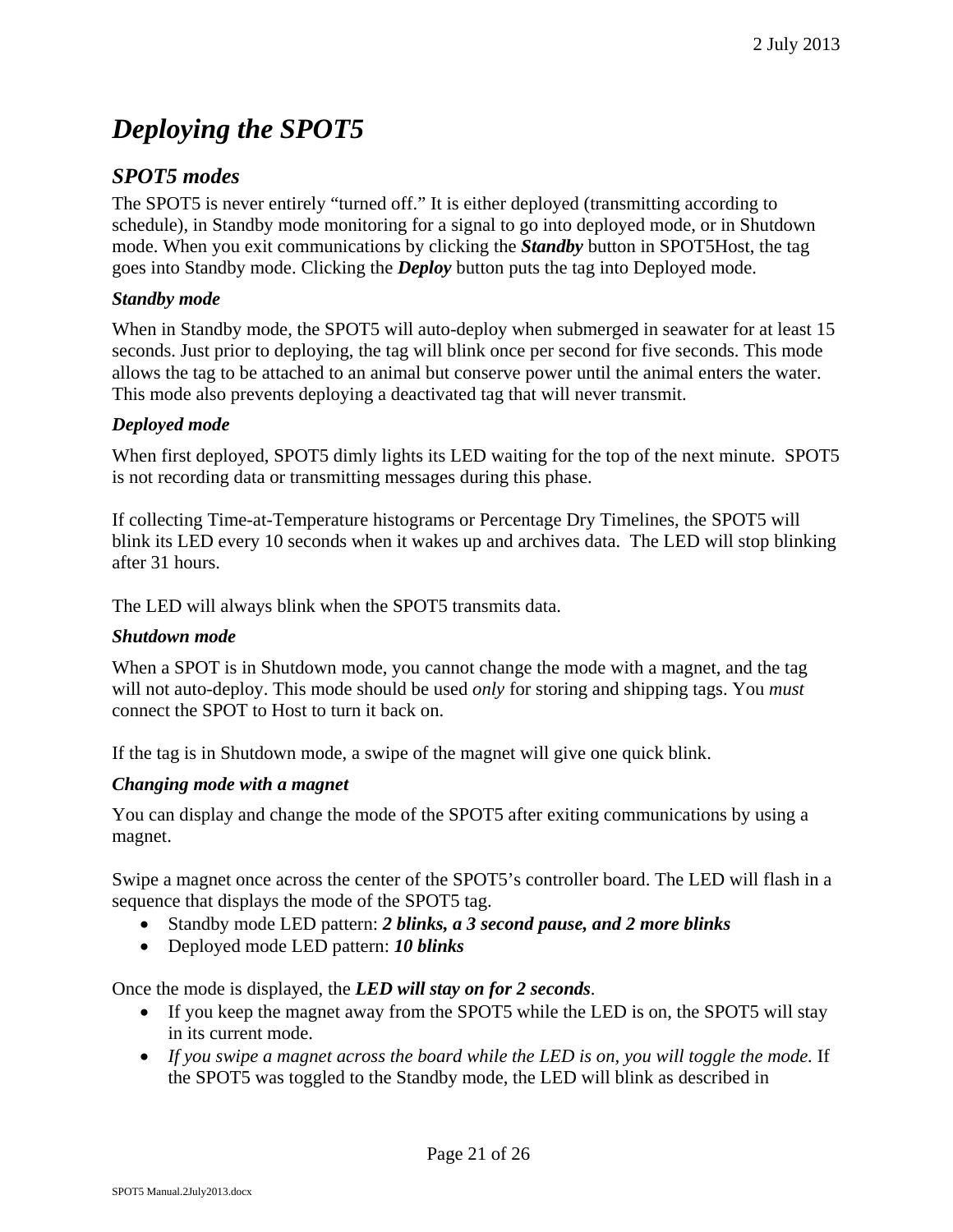"Standby mode" above. If the SPOT5 was toggled to the Deployed mode, the LED will blink as described in "Deployed mode" above.

In summary, a single swipe of the magnet displays the mode of the SPOT5. It takes two specifically timed swipes of the magnet to change the mode.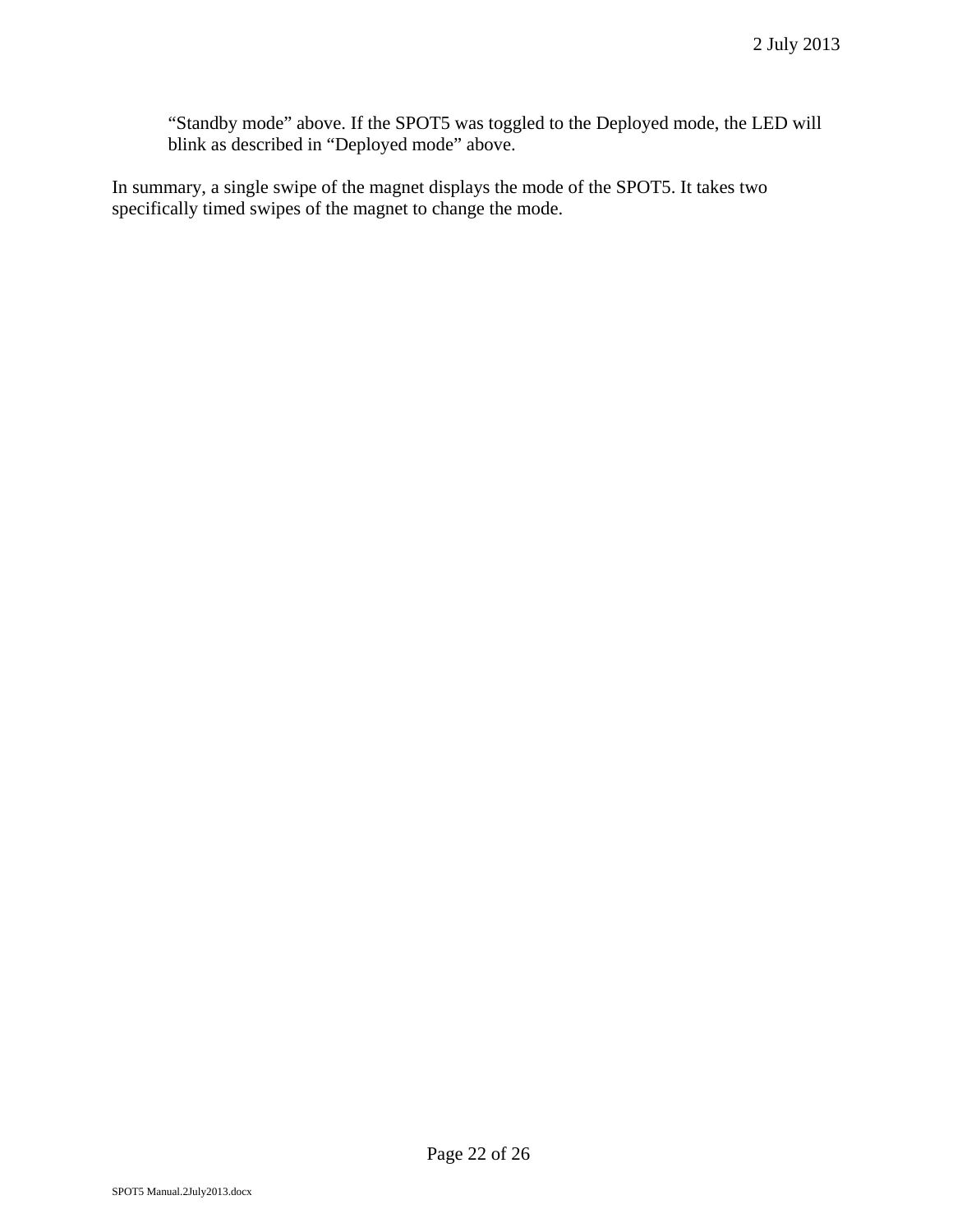# *Storing SPOT5s*

Lithium batteries develop an oxide layer over their anodes to minimize self-discharging. This is called passivation. This process is exacerbated at high (30C+) temperatures. The passivation layer is "burned off" when current is drawn from the battery. Very little current is drawn from the SPOT5 when it is in Shutdown or Standby mode, so a passivation layer can form.

If the passivation layer is too thick, the battery voltage drops so low that the SPOT5 cannot function.

SPOT5s that will not be deployed for an extended period of time (more than one month) should be put into Shutdown mode and stored in a refrigerator or freezer (5 to -20C). This minimizes the battery passivation.

The SPOT5 should be tested after storage, prior to deployment. It is not necessary to warm up the tag prior to proceeding with the test.

- Establish communications with the tag.
- Go to the General tab in SPOT5Host
- Click *Test Sensors* to verify the sensors read appropriately and the battery voltage is appropriate under a low load (>2.9V).
- Click *Generate Test Transmission* to check the battery voltage under load ( $> 3.0V$ ). The battery voltage may be a little low initially, but should increase after several transmissions.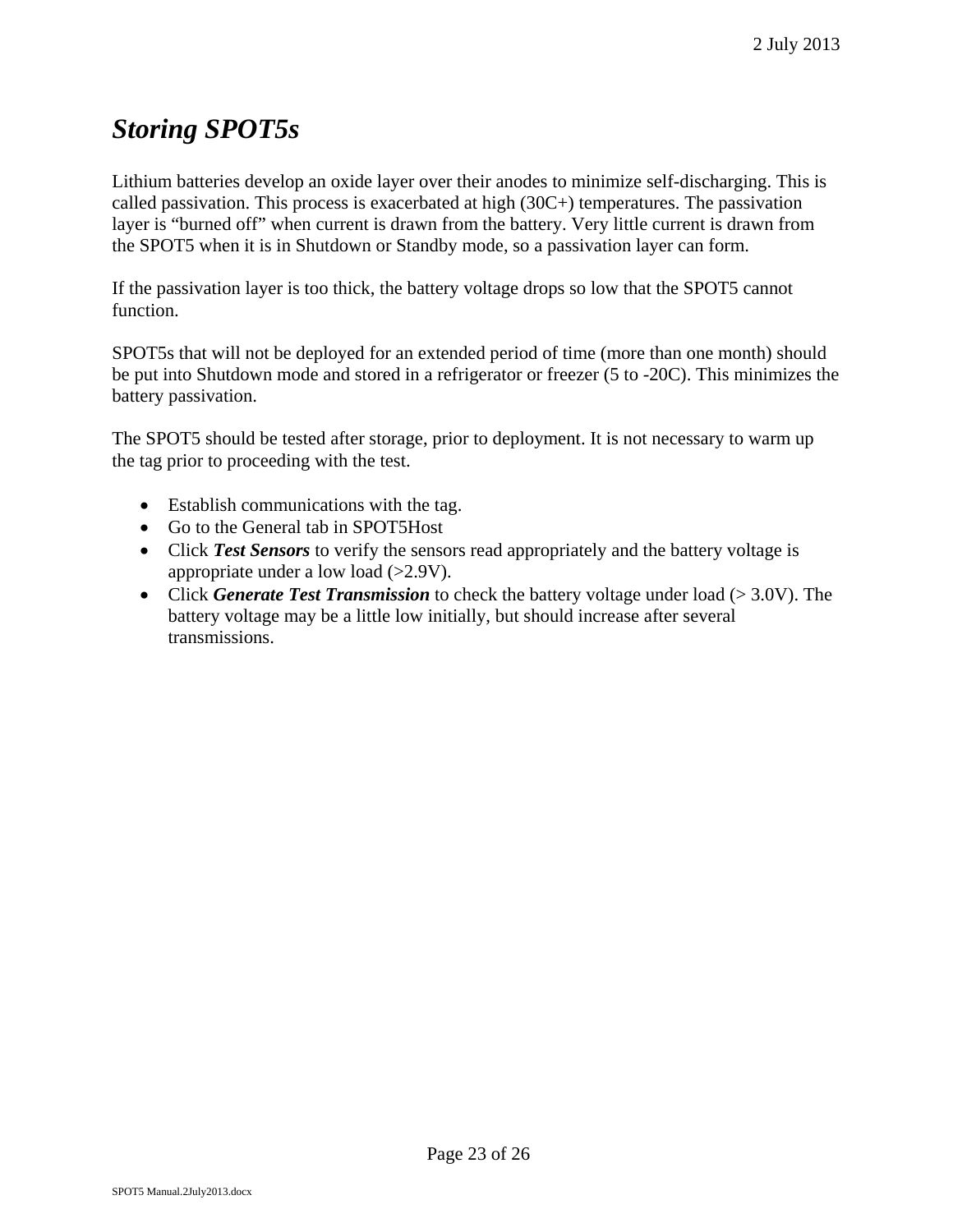# *Other Advice*

- 1. Once a SPOT5 is deployed, keep all magnets away from the reset position. Even though it takes two specifically timed swipes of the magnet to change modes, it still is a good idea to keep magnets away just in case.
- 2. Do not use any metallic-based anti-fouling paint on the antenna. Metals near the antenna may seriously compromise the transmissions. PropSpeed anti-fouling paint is recommended for all antennas.
- 3. If your SPOT tag wet/dry sensors have not been coated with conductive polymer, use fine-grade sandpaper to ensure the wet/dry sensors are clean and free of any residual epoxy or other contaminants. Failure to do so may reduce the SPOT5's ability to determine "wet" and "dry."
- 4. If you will be traveling on a commercial carrier with your SPOT5 tags
	- a. We recommend that you have them in "Shutdown" mode so they are not transmitting.
	- b. If you hand-carry a tag, you may wish to carry a copy of your invoice or our product literature identifying the tag as a scientific research instrument.
- 5. We recommend that the user always take a laptop or other computer to the field location, even if the tags have been set up in advance, so that communication with the tag is possible on site if necessary.
- 6. We strongly recommend that the user ALWAYS re-verify that the tag is still in the proper mode following travel to the field site.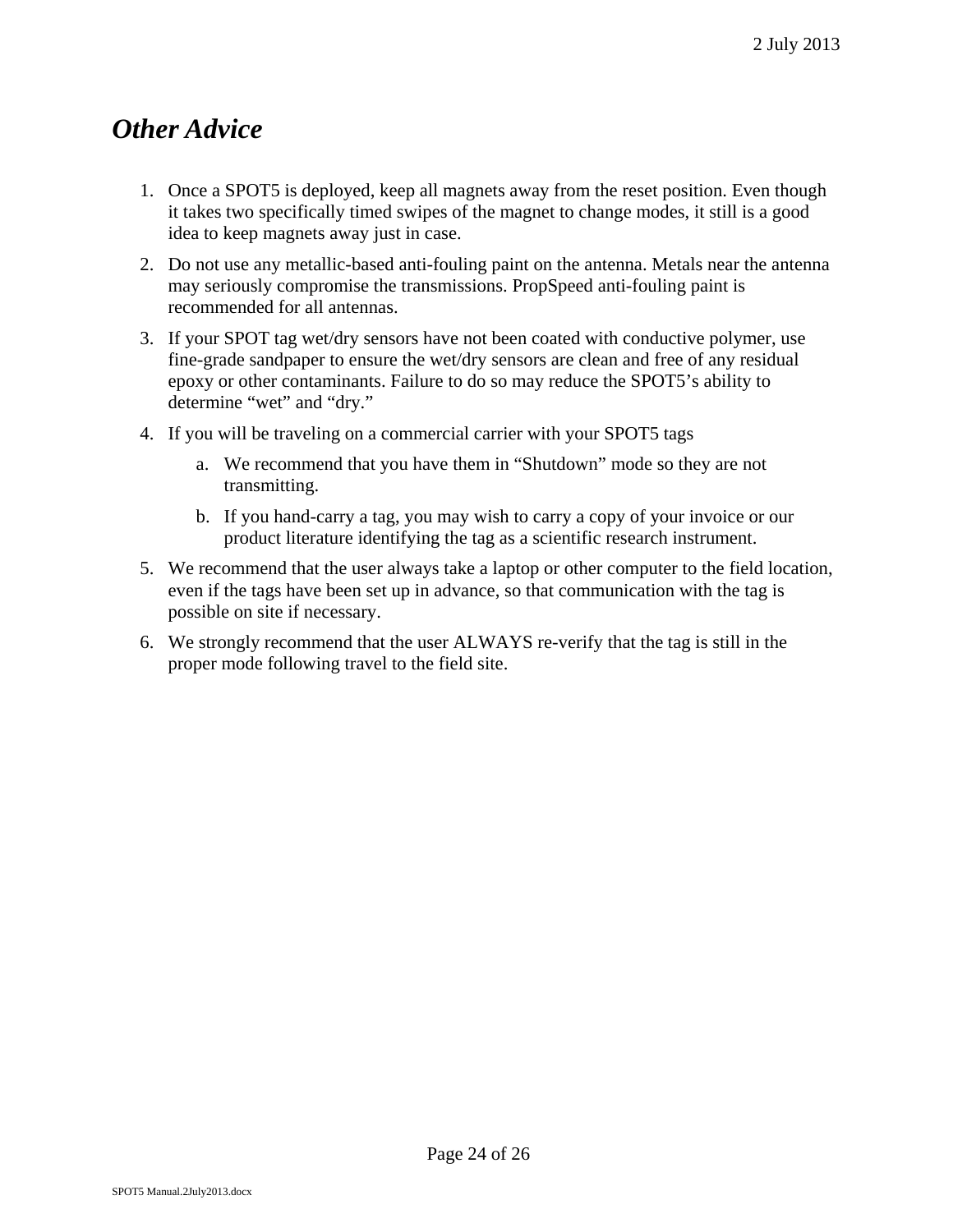# *Appendix A. Configuring COM Ports using a Blue Box or a Cable Comm.*

When using a Cable Comm, follow the prompts on this tab.

| Connection Wizard - Setup                                                                                    |  |                                                                                                                                                                                                                                                              |  |  |  |  |  |
|--------------------------------------------------------------------------------------------------------------|--|--------------------------------------------------------------------------------------------------------------------------------------------------------------------------------------------------------------------------------------------------------------|--|--|--|--|--|
| The Wizard will attempt to detect which of your PC's COM ports you are using to<br>communicate with your tag |  |                                                                                                                                                                                                                                                              |  |  |  |  |  |
| <b>Blue Box</b>                                                                                              |  | <b>Cable Comm</b>                                                                                                                                                                                                                                            |  |  |  |  |  |
| Instructions:                                                                                                |  | 1. Do not connect a recorder to the Cable Comm.<br>2. Connect the Cable Comm to an available COM port on your PC.<br>3 Select the COM port to which the Cable Comm is connected. This<br>program will attempt to detect a Cable Comm connected to that port. |  |  |  |  |  |
| Cancel                                                                                                       |  | Done                                                                                                                                                                                                                                                         |  |  |  |  |  |
| Select COM port:<br>COM <sub>3</sub><br>COM <sub>4</sub>                                                     |  | Invalid port number                                                                                                                                                                                                                                          |  |  |  |  |  |